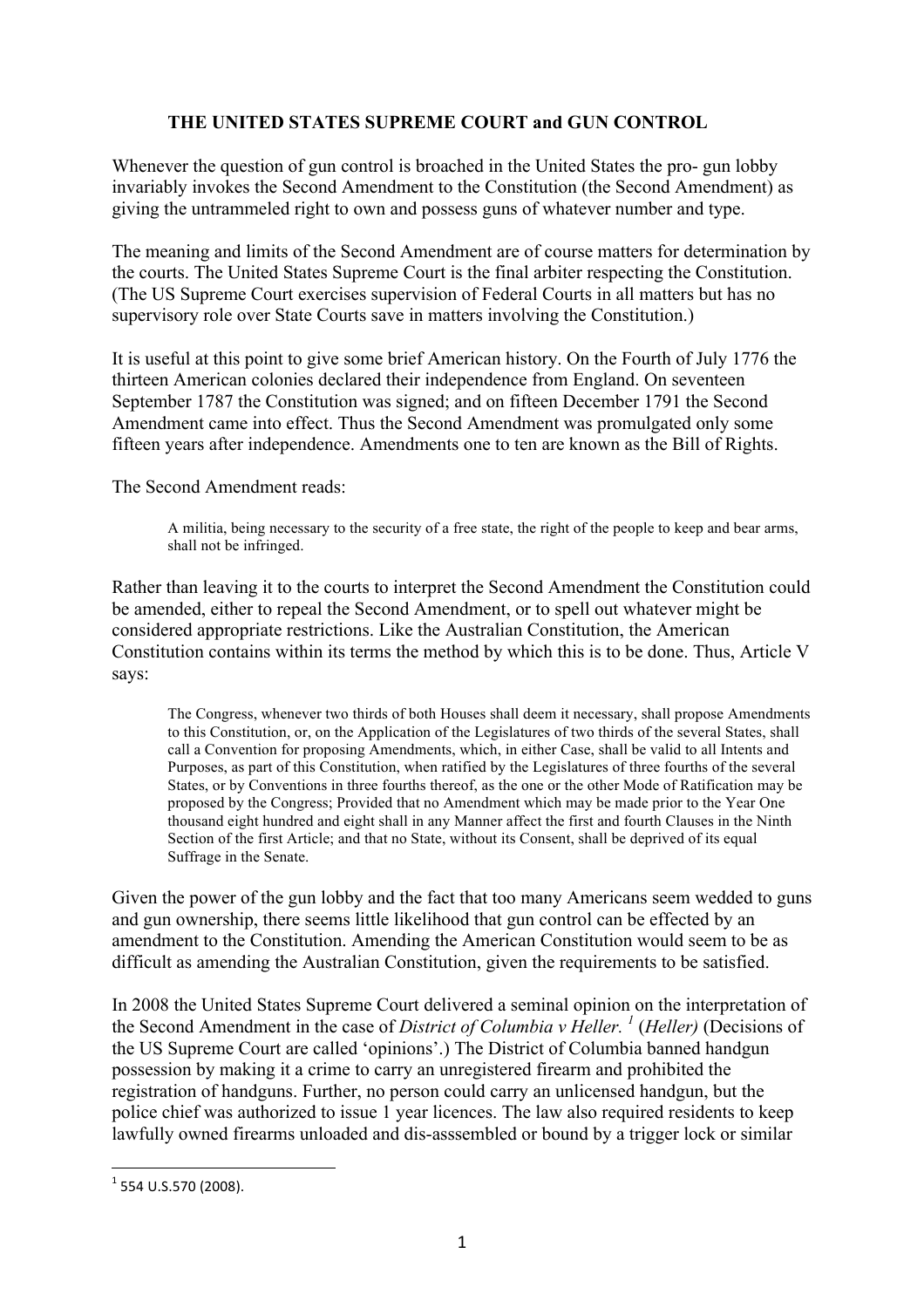device. Mr. Heller, a special policeman (employed to protect a Federal Government building), applied to register a handgun he wished to keep at home, but was refused. He filed suit seeking, on Second Amendment grounds, to enjoin the City from enforcing the ban on handgun registration; the licensing requirement insofar as it prohibited carrying an unlicensed firearm in the home; and the trigger-lock requirement insofar as it prohibited the use of functional firearms in the home. The court of first instance dismissed the suit, but on appeal this was reversed , the appeal court holding that the Second Amendment protected an individual's right to possess firearms; and that the City's total ban on handguns, as well as its requirement that firearms in the home be kept non-functional, even when necessary for selfdefence, violated that right.

The United States Supreme Court, by a five-four majority, upheld the constitutional challenge. Each of the majority and the minority was highly critical of the reasoning of the other. Justice Scalia delivered the opinion of the Court. (Chief Justice Roberts and Justices Kennedy, Thomas and Alito joined in that opinion.) Justice Scalia observed:

The two sides in this case have set out very different interpretations of the Amendment. Petitioners and today's dissenting Justices believe that it protects only the right to possess and carry a firearm in connection with militia service. … The Respondent argues that it protects an individual right to possess a firearm unconnected with service in a militia, and to use that arm for traditionally lawful purposes, such as self-defense within the home.<sup>2</sup>

It is worth noting at this point that Justices of the United States Supreme Court are appointed for life. Justice Scalia died on 13 February 2016 aged 79 and, somewhat ironically, it was reported that he died whilst on a hunting trip.

The majority opined that '[t]he Constitution was written to be understood by the voters; its words and phrases were used in their normal and ordinary as distinguished from technical meaning;<sup> $3\overline{3}$ </sup> and the '[n]ormal meaning may of course include an idiomatic meaning, but it excludes secret or technical meanings that would not have been known to ordinary citizens in the founding generation.' <sup>4</sup>

It is suspected that if persons in the street were asked what the words of the Second Amendment meant, divorced from any preconceptions and bias, most would say they thought it permitted citizens to have the right to own firearms for the purpose of service in the militia for the protection of the state. This would seem to be a natural reading of the words. (As the discussion in the opinions shows, 'state' means the individual states in the union.)

There is nothing in the Second Amendment which expressly refers to the right of the people to keep and bear arms for the purpose of self defence. How then did the majority conclude that its core purpose was to enable the public to own weapons for personal self- defence, and this was a fundamental right?

The majority noted that the Second Amendment contained a prefatory clause-'a militia, being necessary to the security of a free state*';* and an operative clause-'the right of the people to keep and bear arms, shall not be infringed'

<sup>&</sup>lt;sup>2</sup> District of Columbia v Heller 554 U.S.570, 567 (2008).<br><sup>3</sup> Ibid.570,576–7,<br><sup>4</sup> Ihid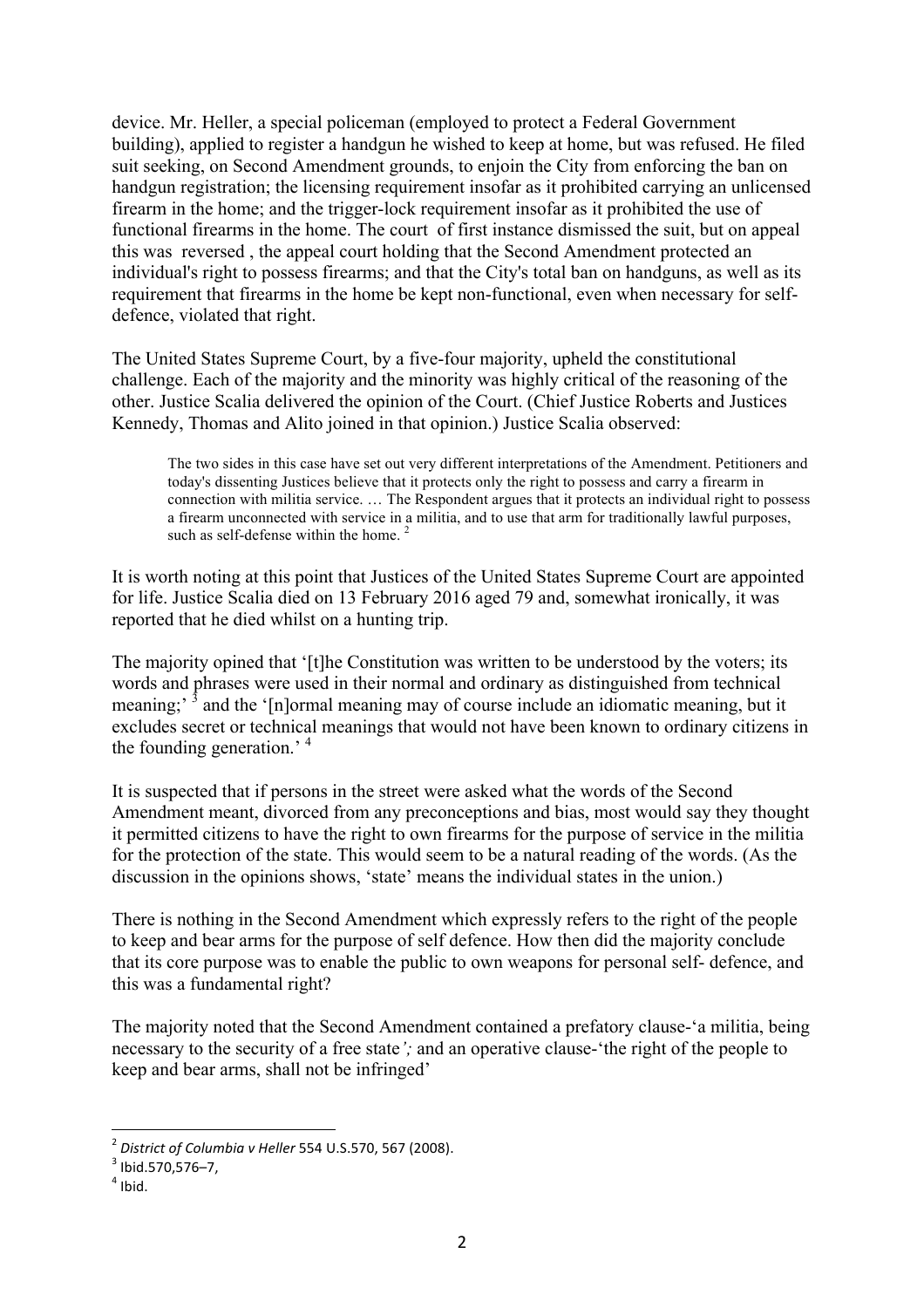The majority considered that the phrase 'to bear arms' implicitly connoted the carrying of arms for the purposes of offensive or defensive action, unconnected with 'participation in a structured military organization.<sup>5</sup> This, they said, following a review of founding era sources, was the meaning the phrase also had in the eighteenth century. They drew further purported support for their view from eighteen and early nineteen century state constitution analogues of the Second Amendment, yet the examples they cites expressly provide for the right to bear arms '*in defense of themselves and the state.'* As observed there is no express right to bear arms for the purpose of self defence in the Second Amendment, unlike the state examples cited by the majority.

The majority also said the phrase 'to bear arms' had an idiomatic meaning-'to serve as a soldier, do military service, fight.' <sup>6</sup> It bore this meaning, so it was said, only when it was followed by the preposition 'against,' and the object of the action was specified. The Second Amendment does not seek to qualify the right by the addition of the preposition 'against', and the absence of such a qualification means the majority believes the phrase does not have an idiomatic meaning.

A further reason why the Second Amendment does not relate only to bearing arms for service in a militia is, according to the majority, to be found in the meaning of 'people.' After a consideration of the word in other provisions of the Constitution it concluded that it had a wider import then a militia, which it said comprised a subset of the population. Therefore, *'* people' as used in the Second Amendment, comprehended a set of persons beyond those eligible to serve in a militia.

The right to bear arms, it was said by the majority, was not a creature of the Second Amendment, but rather was a pre -existing right codified by it. The *'right'* was said to have had its genesis in the English *Bill of Rights Act 1689.* This Act was a milestone in English constitutional law. It was enacted upon the succession of William and Mary to the English throne in place of the late Stuart King, James II. The preamble recites that,

by the Assistance of diverse evill Councellors Judges and Ministers imployed by him [he] did endeavour to subvert and extirpate the Protestant Religion and the Lawes and Liberties of this Kingdome [b]y Assumeing and Exerciseing a Power of Dispensing with and Suspending of Lawes and the Execution of Lawes without Consent of Parlyament.

Amongst the complaints made against the Stuart King, expressed in the preamble to the *Bill of Rights Act 1689,* was that he caused 'severall good Subjects being Protestants to be disarmed at the same time when Papists were both Armed and Imployed contrary to Law.' Consequently, one of the provisions of the Act of 1689 declared '[t]hat the Subjects which are Protestants may have Arms for their Defence suitable to their Conditions and as allowed by Law. $^{\prime}$ <sup>7</sup>

This Act confirmed the supremacy of the English Parliament, and declared the rights and liberties of the subjects, provided of course that they were Protestants. Importantly, it also settled the succession to the Crown.

 $5$ lbid. 570. 584.

 $<sup>6</sup>$  Ibid. 570, 586.</sup>

 $<sup>7</sup>$  Article VII.</sup>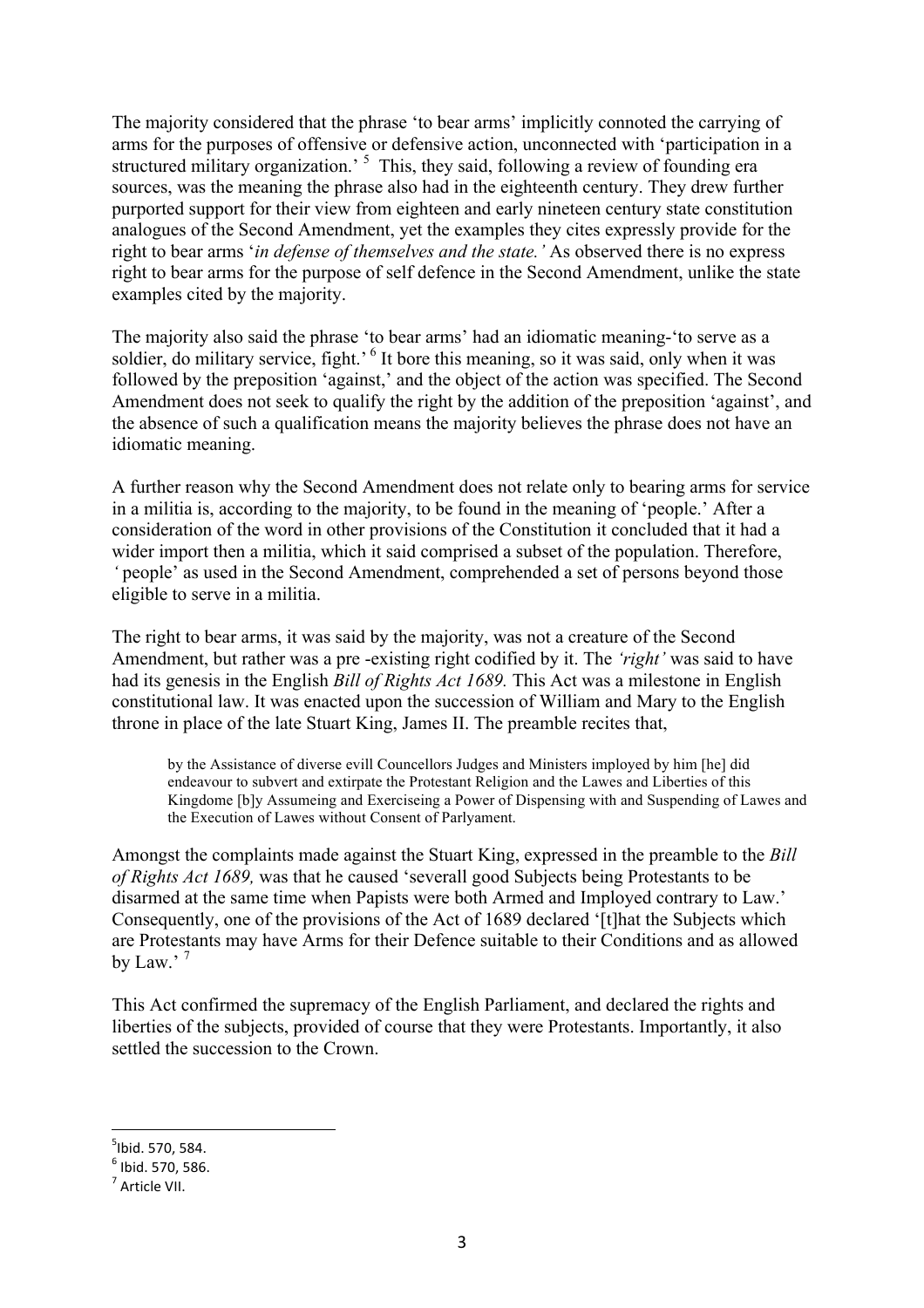The majority observed that,

what the Stuarts had tried to do to their political enemies, George III had tried to do to the colonists. In the tumultuous decades of the 1760's and 1770's, the Crown began to disarm the inhabitants of the most rebellious areas. That provoked polemical reactions by Americans invoking their rights as Englishmen to keep arms. <sup>8</sup>

Having concluded on the basis of both text and history that the Second Amendment conferred an individual right to keep and bear arms for self defence and not just for purposes of a militia, the majority addressed how the Second Amendment was interpreted from immediately after its ratification through the end of the 19th century. It did this under the following headings:

- 1. Post ratification commentary
- 2. Pre-civil war case law (that is before April 1861)
- 3. Post-civil war legislation (that is after April 1865)
- 4. Post-civil war commentators

At the end of the day, however, it is for the Court to decide what the Second Amendment means. Looking at the historical foundations of the amendments as well as how earlier scholars and learned commentators viewed it may assist current judges in coming to a conclusion as to the proper construction of it. The Court may well agree with what learned commentators have said, and approve and adopt their reasoning, but the simple fact that particular commentators considered the Constitution to have a particular meaning cannot of itself determine the issue. Moreover, as Justice Stevens observed in his dissenting opinion in the case of *McDonald v Chicago,*

the Framers enabled the Constitution to 'endure for ages to come.' … they 'wisely spoke in general language and left to succeeding generations the task of applying that language to the unceasingly changing environment in which they would live.<sup>9</sup>

In other words the Constitution should be a 'living instrument' capable of finding application in, and adapting to a modern world. This is not, it would seem, the view of Justice Scalia. His approach to interpreting the Constitution is illustrated by a speech he gave at a conference in January of 2002. He said:

As it is, however, the Constitution that I interpret and apply is not living but dead, or as I prefer to call it, enduring. It means today not what current society, much less the court, thinks it ought to mean, but what it meant when it was adopted.  $10$ 

In other words Justice Scalia's construction is determined by what he considers a reasonable person living at the time of the adoption of the Constitution and its Amendments would take the ordinary meaning of their text to be. It is for this reason that he places great store on historical writings and commentary.

<sup>&</sup>lt;sup>8</sup> District of Columbia v Heller 554 U.S.570, 594 (2008).<br><sup>9</sup> 130 S.Ct. 3020, 3099 (2010).<br><sup>10</sup> Conference organised by the University of Chicago and the Pew Research Center—Religion and Public Life: A Call for Reckoning : Religion and The Death Penalty, Session Three: Religion, Politics and the Death Penalty.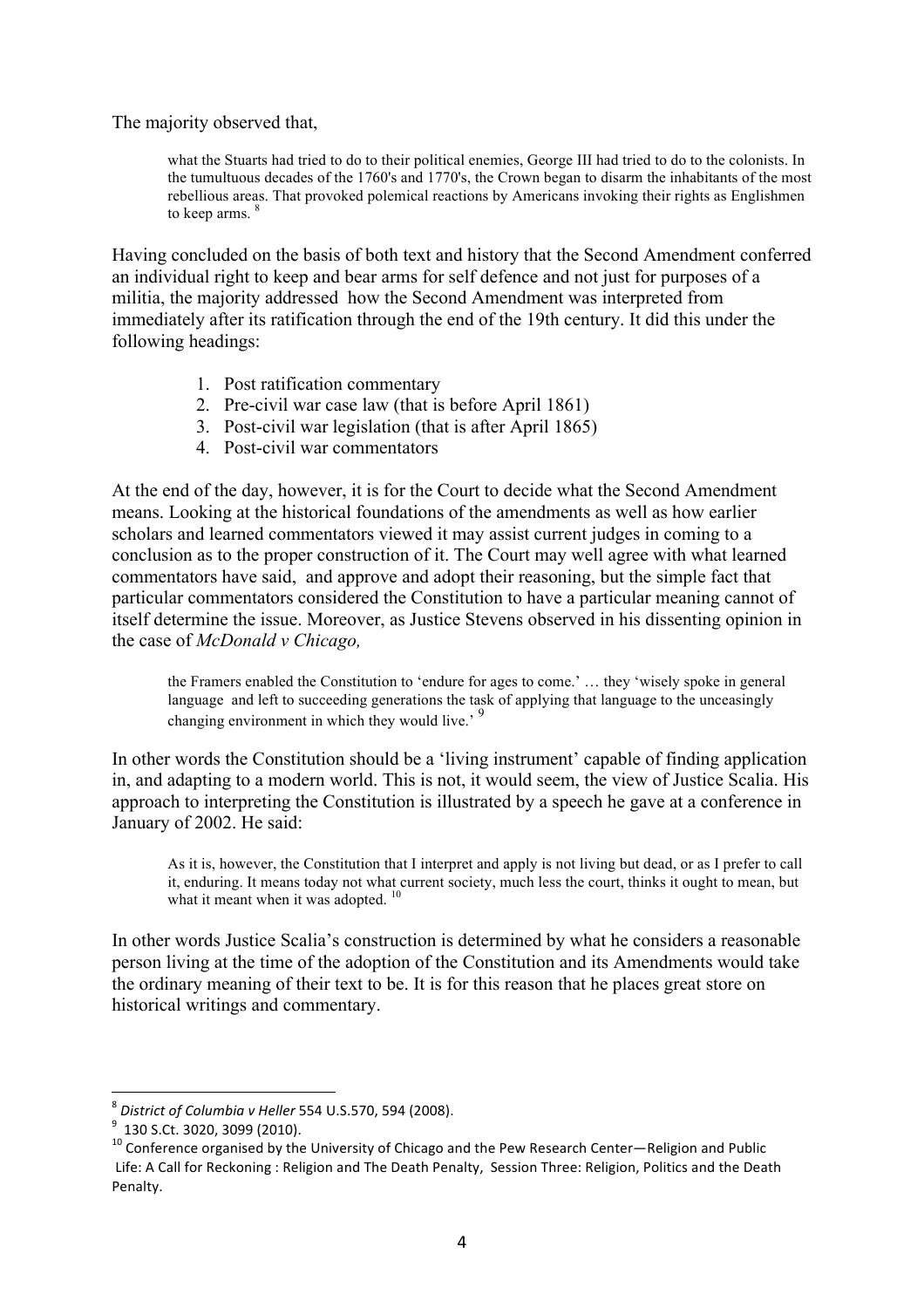None of the pre-civil war case law referred to in the majority's opinion involved decisions by the United States Supreme Court so any views expressed as to the meaning of the Second Amendment cannot bind the US Supreme Court.

After the civil war the constitutional rights of the newly freed slaves assumed prominence, and some of the states enacted legislation denying them the right to bear arms for any purpose. Because of this there was discussion at that time centred on whether such restrictions were constitutional, and '[i]t was plainly the understanding in the post-Civil War Congress that the Second Amendment protected an individual right to use arms for selfdefense<sup>, 11</sup>, so said the majority. Again the comment is made that the United States Supreme Court should not abnegate its responsibility to construe the Constitution to the opinion of others, even if 'the others' are members of Congress.

Justice Scalia cited what was said by that 'most famous … judge and professor, Thomas Cooley*'* <sup>12</sup> in his 1868 *Treatise on Constitutional Limitations.* What he said in the passages cited by Justice Scalia was:

…

Among the other defences to personal liberty should be mentioned the right of the people to keep and bear arms ... The alternative to a standing army is 'a well-regulated militia,' but this cannot exist unless the people are trained to bearing arms. How far it is in the power of the legislature to regulate this right, we shall not undertake to say, as happily there has been very little occasion to discuss that subject by the courts.

It might be supposed from the phraseology of this provision [the Second Amendment] that the right to keep and bear arms was only guaranteed to the militia; but this would be an interpretation not warranted by the intent. The militia, as has been elsewhere explained, consists of those persons who, under the law, are liable to the performance of military duty, and are officered and enrolled for service when called upon. But the law may make provision for the enrolment of all who are fit to perform military duty, or of a small number only, or it may wholly omit to make any provision at all; and if the right were limited to those enrolled, the purpose of this guaranty might be defeated altogether by the action or neglect to act of the government it was meant to hold in check. The meaning of the provision undoubtedly is, that the people, from whom the militia must be taken, shall have the right to keep and bear arms; and they need no permission or regulation of law for the purpose. But this enables government to have a well- regulated militia; for to bear arms implies something more than the mere keeping; it implies the learning to handle and use them in a way that makes those who keep them ready for their efficient use; in other words, it implies the right to meet for voluntary discipline in arms, observing in doing so the laws of public order.  $13$ 

There is nothing in these comments, it is suggested, that supports the notion that the right to bear arms is other than connected with having a well- regulated militia. There is nothing in these comments, it is suggested, that sustains an argument that the right to bear arms is a personal right for the purpose of self defence. True it is that the comments suggest that a militia does not have to be in existence, and an individual a member of it, before the right to bear arms exists. It recognizes, however, that if an occasion arises necessitating a militia then there must be persons available familiar with firearms to form an effective militia. This can be accomplished by permitting the appropriate persons (the people from whom the militia must be taken*)* the right to bear arms and to become experienced in their use pending a

<sup>&</sup>lt;sup>11</sup> District of Columbia v Heller 554 U,S, 570,616 (2008).<br><sup>12</sup> Ibid. 570 , 616.<br><sup>13</sup> Ibid. 570 . 616–8.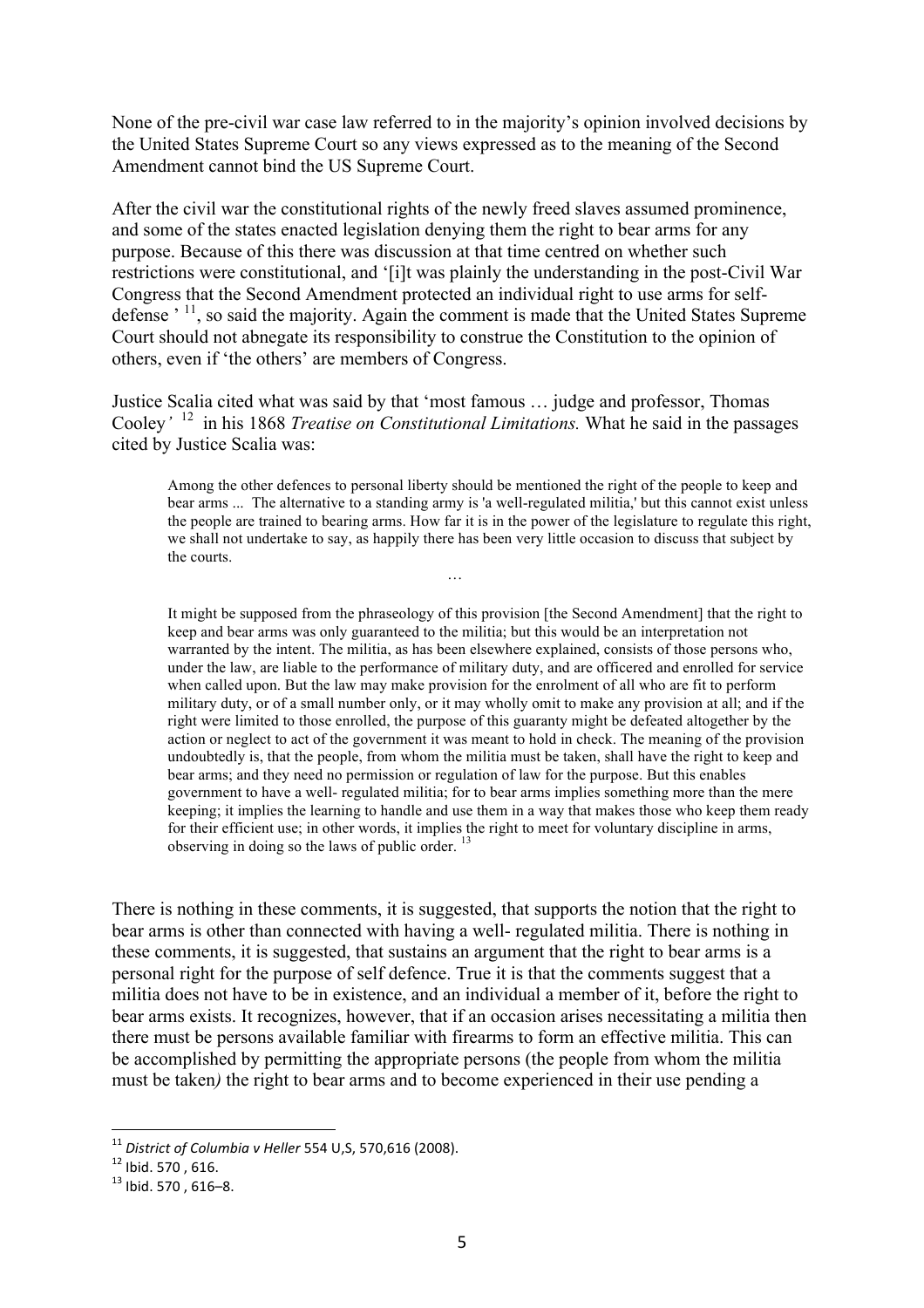possible need for a militia. Cooley's views would seem to give rise to an obvious limitation, namely, that the right to bear arms is restricted to persons eligible to serve in a militia.

The majority said that *'*[a]ll other post-Civil War 19th-century sources we have found concurred with Cooley'*. 14* 

The majority then turned its attention to whether any earlier United States Supreme Court decisions precluded it from reaching the conclusion it had as to the meaning of the Second Amendment. It considered and discussed these cases, and held that these did not require it to find other than as it did. (The majority noted that the case before the Court was in fact the 'first in-depth examination of the Second Amendment' <sup>15</sup> by it.)

The discussion in the first case it considered was *United States v Cruickshank* 92 U.S. 542 *(Cruickshank)*. Here the Court vacated the convictions of members of a white mob for depriving blacks<sup>16</sup> of their right to keep and bear arms, and held that the Second Amendment does not by its own force apply to anyone other than the Federal Government. It was held in *Cruickshank* that the States were free to restrict or protect the Second Amendment right under their police powers, because the right was simply one that could not be infringed by Congress. Citizens must look to their state's police powers for protection against violation of their Second Amendment rights. Justice Scalia noted that the State government had in fact disbanded the local militia the year before the mob attack. This, he thought, meant it made little sense if the discussion in *Cruickshank* referred only to a right to bear arms in the local militia. This would appear to be a subjective inference drawn by Justice Scalia. Moreover, *Cruickshank* did not, so said Justice Scalia, discuss the Second Amendment at any great length.

The second case discussed, (*Presser v Illinois* 116 U.S. 252 (1886 ) (*Presser),* held that the Second Amendment was not violated by a law that forbade bodies of men to associate together as military organizations, or to drill or parade with arms in cities and towns unless authorized by law. According to Justice Scalia *Presser* said nothing about the Second Amendment's meaning or scope, beyond the fact that it does not prevent the prohibition of private paramilitary organizations**. <sup>17</sup>**

The third and last case the majority discussed was the 1939 decision in *United States v Miller* 307 U.S. 174 (1939) *(Miller),* a decision upon which the majority said the minority placed 'overwhelming reliance'.<sup>18</sup> The judgment in this case denied a Second Amendment challenge to two men's federal convictions for transporting an unregistered shotgun with a short barrel in interstate commerce, in violation of the *National Firearms Act.* The majority held that 'Miller stands only for the proposition that the Second Amendment right, whatever its nature, extends only to certain types of weapons.*' <sup>19</sup>*

<sup>&</sup>lt;sup>14</sup> Ibid.570, 618.<br><sup>15</sup> Ibid.570,625.<br><sup>16</sup> This is the word used in the opinion.<br><sup>17</sup> *District of Columbia v* Heller 554 U,S, 570, 620–1 (2008).<br><sup>18</sup> Ibid.570, 621.<br><sup>19</sup> Ibid.570, 623.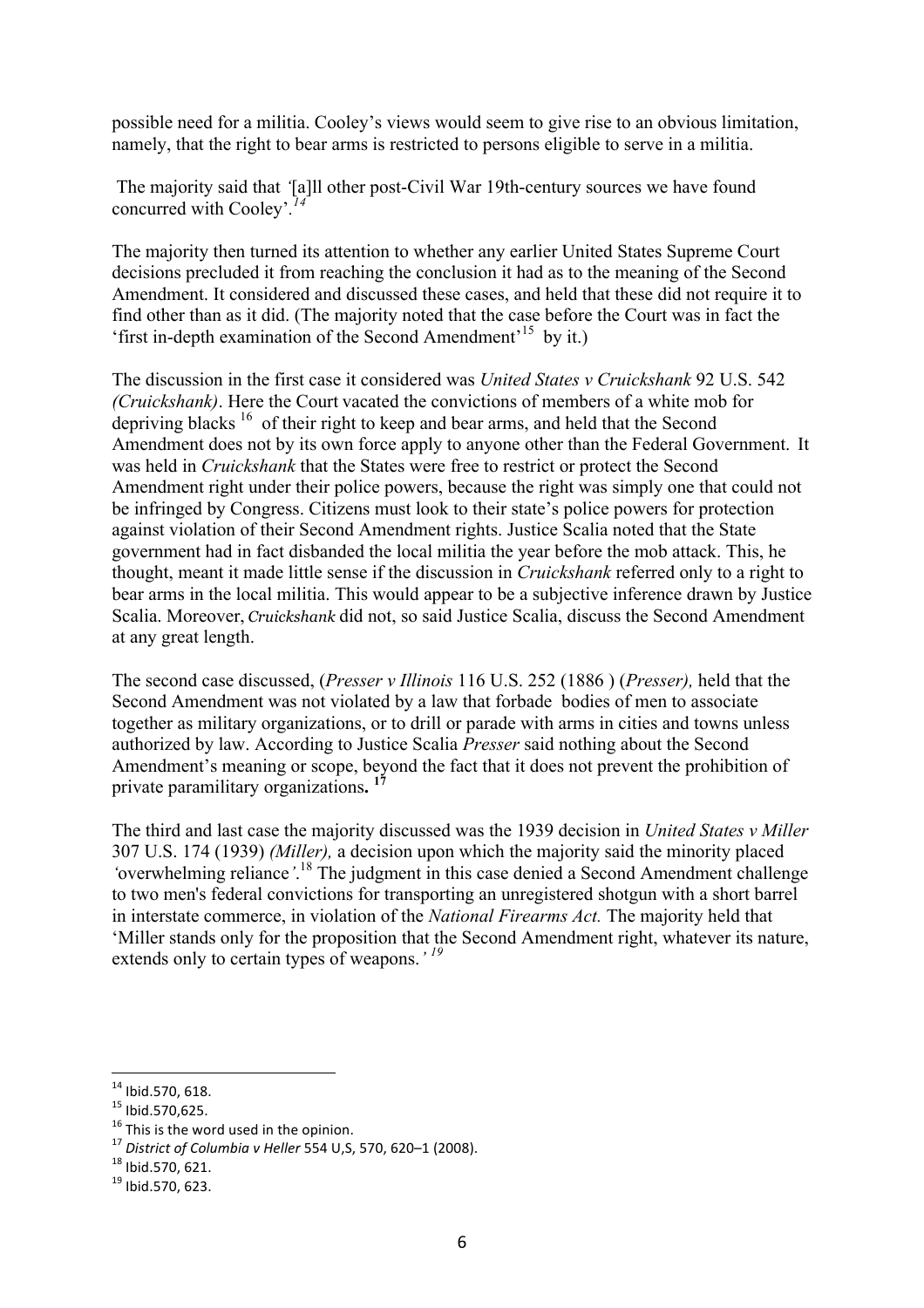The rationale for this view was what the US Supreme Court said in Miller as noted by Justice Scalia, namely,

In the absence of any evidence tending to show that the possession or use of a [short-barreled shotgun] at this time has some reasonable relationship to the preservation or efficiency of a well regulated militia, we cannot say that the Second Amendment guarantees the right to keep and bear *such an instrument*. <sup>20</sup>

The majority considered what types of weapons Miller permitted*.* It read *'* Miller to say only that the Second Amendment does not protect those weapons not typically possessed by lawabiding citizens for lawful purposes, such as short-barreled shotguns*.' 21* It went on to say:

It may be objected that if weapons that are most useful in military service--M-16 rifles and the like- may be banned, then the Second Amendment right is completely detached from the prefatory clause. But as we have said, the conception of the militia at the time of the Second Amendment's ratification was the body of all citizens capable of military service, who would bring the sorts of lawful weapons that they possessed at home to militia duty. It may well be true today that a militia, to be as effective as militias in the 18th century, would require sophisticated arms that are highly unusual in society at large. Indeed, it may be true that no amount of small arms could be useful against modern-day bombers and tanks. But the fact that modern developments have limited the degree of fit between the prefatory clause and the protected right cannot change our interpretation of the right*, <sup>22</sup>*

The majority said that the right to bear arms was not an unlimited one, and nothing

should be taken to cast doubt on longstanding prohibitions on the possession of firearms by felons and the mentally ill, or laws forbidding the carrying of firearms in sensitive places such as schools and government buildings, or laws imposing conditions and qualifications on the commercial sale of arms.23

The majority also recognized another limitation, namely, what it said was the historical tradition of prohibiting the carrying of dangerous and unusual weapons. 24

In the result the majority held that a ban on the possession of handguns in the home as well as the disabling of other guns preventing their immediate availability for self defence violated the Second Amendment and was therefore invalid.

The majority recognized the problem posed by guns but did not accept that the Court was part of the solution for it said:

We are aware of the problem of handgun violence in this country, and we take seriously the concerns raised by the many amici who believe that prohibition of handgun ownership is a solution. The Constitution leaves the District of Columbia a variety of tools for combating that problem, including some measures regulating handguns. … But the enshrinement of constitutional rights necessarily takes certain policy choices off the table. These include the absolute prohibition of handguns held and used for self- defense in the home. Undoubtedly some think that the Second Amendment is outmoded in a society where our standing army is the pride of our Nation, where well-trained police forces provide personal security, and where gun violence is a serious problem. That is perhaps debatable, but what is not debatable is that it is not the role of this Court to pronounce the Second Amendment extinct.<sup>25</sup>

<sup>&</sup>lt;sup>20</sup> Ibid.570,622.(emphasis in original)<br><sup>21</sup> Ibid..570,625.<br><sup>22</sup> Ibid. 570,627–8<br><sup>23</sup> Ibid. 570, 626–7.<br><sup>24</sup> Ibid. 570, 627. <sup>25</sup> Ibid.670, 636.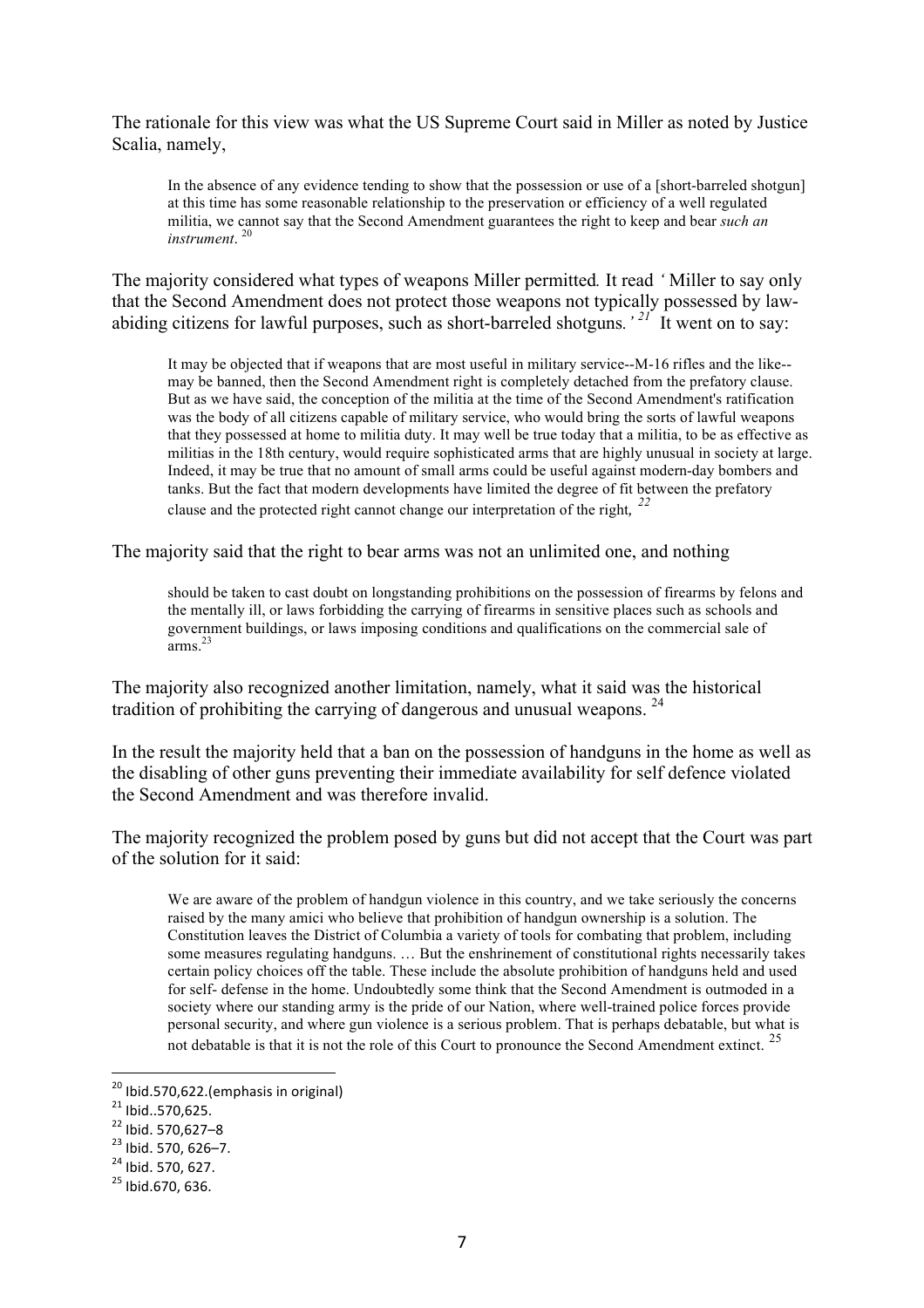The 'variety of tools' referred to are what the majority said were the 'longstanding prohibitions on the possession of fire arms' identified above, these being prohibitions on the possession of firearms by felons and the mentally ill, laws forbidding the carrying of firearms in sensitive places such as schools and government buildings, laws imposing conditions and qualifications on the commercial sale of arms and a prohibition on the carrying of dangerous and unusual weapons.

Justice Stevens delivered a dissenting opinion in which Justices Souter, Ginsberg and Breyer concurred. Justice Breyer also delivered some comments of his own. (Justice Souter retired in 2009; and Justice Stevens retired in 2010.)

Justice Stevens said:

Guns are used to hunt, for self-defense, to commit crimes, for sporting activities, and to perform military duties. The Second Amendment plainly does not protect the right to use a gun to rob a bank; it is equally clear that it does encompass the right to use weapons for certain military purposes. Whether it also protects the right to possess and use guns for nonmilitary purposes like hunting and personal self-defense is the question presented by this case. The text of the Amendment, its history, and our decision in United States v. Miller, 307 U. S. 174 (1939), provide a clear answer to that question. The Second Amendment was adopted to protect the right of the people of each of the several States to maintain a well-regulated militia. It was a response to concerns raised during the ratification of the Constitution that the power of Congress to disarm the state militias and create a national standing army posed an intolerable threat to the sovereignty of the several States. Neither the text of the Amendment nor the arguments advanced by its proponents evidenced the slightest interest in limiting any legislature's authority to regulate private civilian uses of firearms. Specifically, there is no indication that the Framers of the Amendment intended to enshrine the common-law right of self-defense in the Constitution.<sup>26</sup>

Justice Stevens considered that the preamble to the Second Amendment identified its object and governed the meaning of the remainder of the text. The preamble, he said:-

- identifies the preservation of the militia as the Second Amendment's purpose;
- explains that a militia is necessary to the security of a free state; and
- recognizes that a militia must be 'well regulated'.

He said the Court:

tries to denigrate the importance of this clause of the Amendment by beginning its analysis with the Amendment's operative provision and returning to the preamble merely 'to ensure that [the Court's] reading of the operative clause is consistent with the announced purpose'.<sup>27</sup>

Justice Stevens considered the right of the people *'* [a]s used in the Second Amendment, … [does] not enlarge the right to keep and bear arms to encompass use or ownership of weapons outside the context of service in a well-regulated militia'*. 28* He noted that the Court construed the phrase 'to keep and bear arms' as meaning a right 'to possess and carry weapons in case of confrontation,<sup>29</sup> an interpretation which '[n]o party or amicus urged'.<sup>30</sup>

<sup>&</sup>lt;sup>26</sup> Ibid.570, 636–7.<br><sup>27</sup> Ibid.570,643.<br><sup>28</sup> Ibid.570,646.<br><sup>29</sup> Ibid.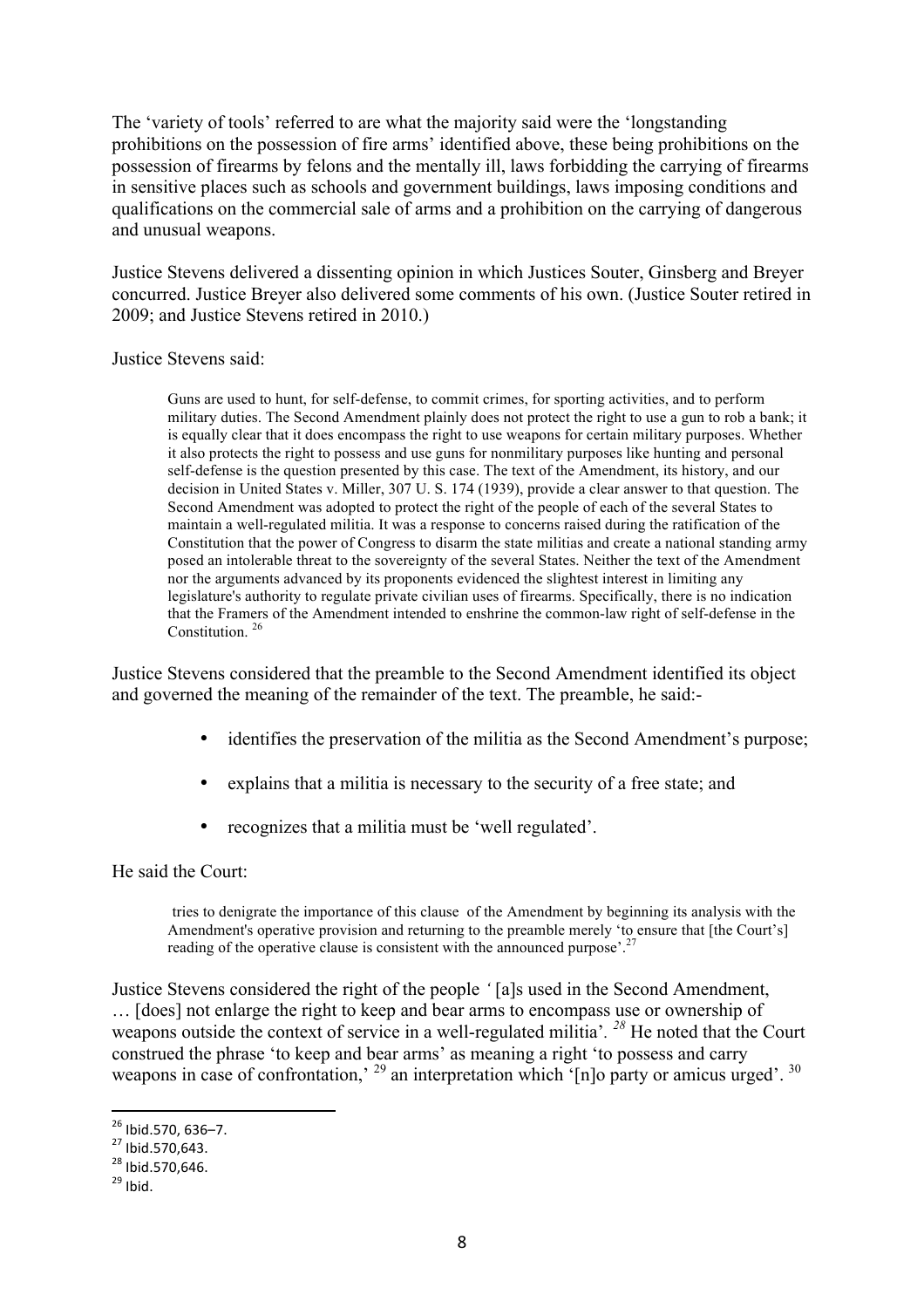His Honour , like Justice Scalia, noted that *'* to bear arms*'* had an idiomatic meaning, namely, *'* to serve as a soldier, do military service , fight,*'* 31 '*unless* the addition of a qualifying phrase signals that a different meaning is intended. ' 32

Justice Stevens discussed the various States ratification conventions leading up to the finalization of the Constitution. He noted the fear of the states that a federal standing army was a threat to liberty and to the sovereignty of the states. It seems clear enough from his discussion that it was this fear that informed the formulation of the Second Amendment – consequently Congress did not retain the power to disarm State militias by reason of that amendment.

As for the English Bill of Rights, Justice Stevens said:

The Court may well be correct that the English Bill of Rights protected the right of some English subjects to use some arms for personal self-defense free from restrictions by the Crown (but not Parliament). But that right--adopted in a different historical and political context and framed in markedly different language--tells us little about the meaning of the Second Amendment.<sup>33</sup>

These comments are plainly correct. The English Act was a response to the particular political circumstances existing in England at the time, and cannot be taken to have given rise to a universal mandate for all its citizens to keep and to bear arms.

Further, Justice Stevens thought that the*'* Court's reliance on Blackstone's Commentaries on the Laws of England [was] unpersuasive for the same reason as its reliance on the English Bill of Rights*.'* 34, as he noted Blackstone's reference to the right of having and using arms for self-preservation and defence referred specifically to Article VII in the English Bill of Rights. (Sir William Blackstone's *Commentaries on the Laws of England,* was the leading treatise on English common law authored in the eighteenth century and still referred to with deference today in countries which adopted or inherited a common law legal system, such as the United States.)

With respect to post-enactment commentary relied upon by the Court his Honour thought it was of limited value in construing the Second Amendment as the commentators *'* tended to collapse the Second Amendment with Article VII of the English Bill of Rights, and they appear to have been unfamiliar with the drafting history of the Second Amendment.*' 35* He made particular reference to the work of Joseph Story, an authoritative legal luminary who was a nineteenth century United States Supreme Court justice. In 1833 he authored *Commentaries on the Constitution of the United State,* the leading treatise at the time on the US Constitution. The majority also referred to the work of Story in support of its opinion. It did not, however, refer to a passage cited by Justice Stevens.

<sup>&</sup>lt;sup>30</sup> Ibid.<br><sup>31</sup> Ibid.<br><sup>32</sup> Ibid, 570, 649. (emphasis in original)<br><sup>33</sup> Ibid. 570, 664–5.<br><sup>34</sup> Ibid. 570, 665.<br><sup>35</sup> *District of Columbia v Heller* 554 U,S, 570 ,666–7 (2008).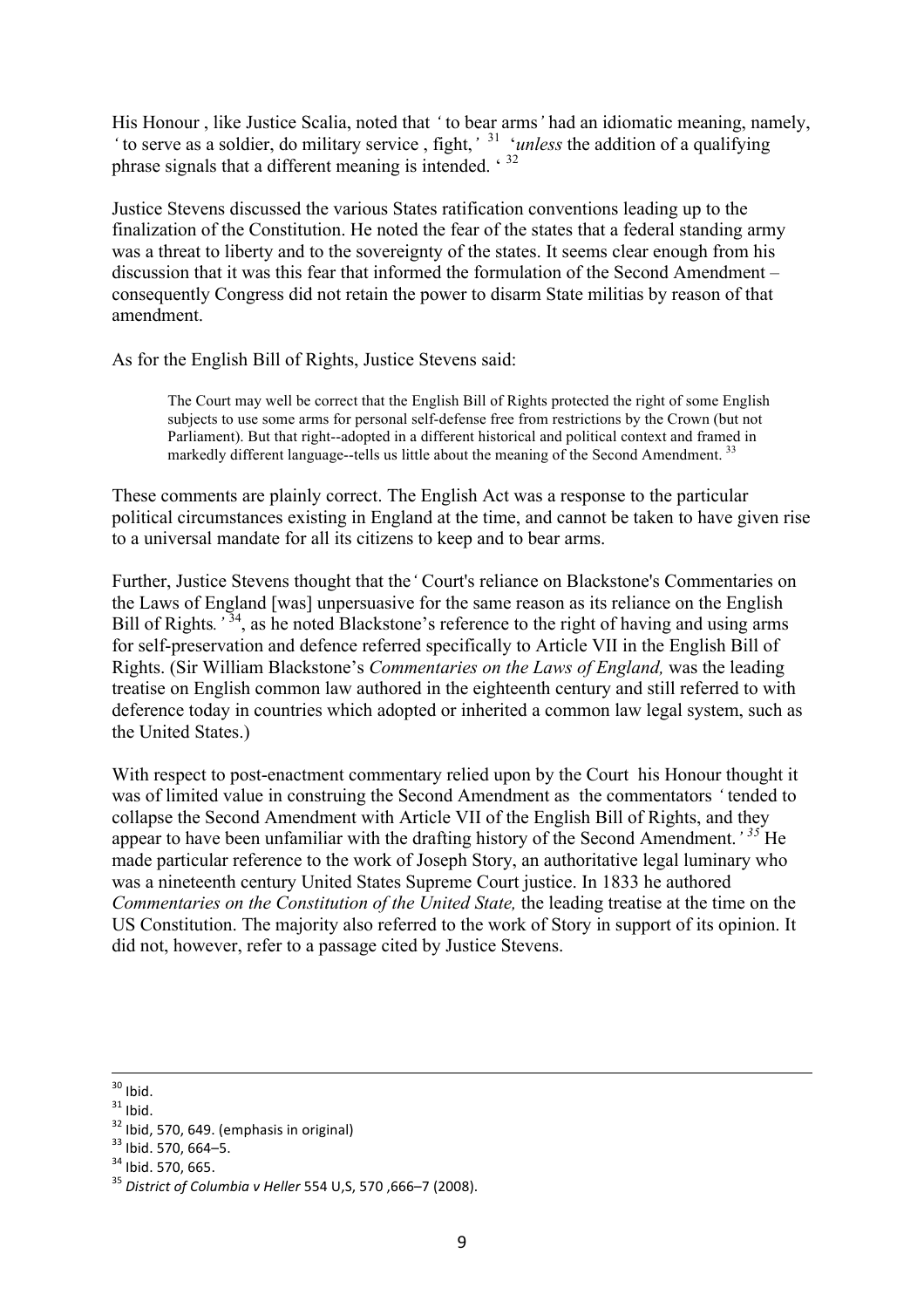The passage reads as follows:

The importance of [the Second Amendment] will scarcely be doubted by any persons who have duly reflected upon the subject. The militia is the natural defence of a free country against sudden foreign invasions, domestic insurrections, and domestic usurpations of power by rulers. It is against sound policy for a free people to keep up large military establishments and standing armies in time of peace, both from the enormous expenses with which they are attended and the facile means which they afford to ambitious and unprincipled rulers to subvert the government, or trample upon the rights of the people. The right of the citizens to keep and bear arms has justly been considered as the palladium of the liberties of a republic, since it offers a strong moral check against the usurpation and arbitrary power of rulers, and will generally, even if these are successful in the first instance, enable the people to resist and triumph over them. And yet, though this truth would seem so clear, and the importance of a well-regulated militia would seem so undeniable, it cannot be disguised that, among the American people, there is a growing indifference to any system of militia discipline, and a strong disposition, from a sense of its burdens, to be rid of all regulations. How it is practicable to keep the people duly armed without some organization, it is difficult to see. There is certainly no small danger that indifference may lead to disgust, and disgust to contempt; and thus gradually undermine all the protection intended by the clause of our national bill of rights.<sup>36</sup>

There is simply nothing in these words that supports the idea that the Second Amendment protects the right of the people to bear arms for personal self defence.

Justice Stevens discussed *Cruickshank* and observed that whilst the '*Cruikshank* Court explained that the defective *indictment* contained such language, [namely, that the right protected by the Second Amendment was the right to bear arms for lawful purposes] … the Court did not itself describe the right, or endorse the indictment's description of the right'.<sup>37</sup>

Dealing with *Presser* he said:

*Presser,* therefore, both affirmed *Cruikshank*'s holding that the Second Amendment posed no obstacle to regulation by state governments, and suggested that in any event nothing in the Constitution protected\the use of arms outside the context of a militia 'authorized by law' and organized by the State or Federal Government. <sup>38</sup>

As for *Miller* he said:

After reviewing many of the same sources that are discussed at greater length by the Court today, the *Miller* Court unanimously concluded that the Second Amendment did not apply to the possession of a firearm that did not have 'some reasonable relationship to the preservation or efficiency of a well regulated militia.<sup>'</sup> <sup>39</sup>

…

The majority cannot seriously believe that the Miller Court did not consider any relevant evidence; the majority simply does not approve of the conclusion the Miller Court reached on that evidence. Standing alone, that is insufficient reason to disregard a unanimous opinion of this Court, upon which substantial reliance has been placed by legislators and citizens for nearly 70 years. $40$ 

<sup>&</sup>lt;sup>36</sup> Ibid. 570, 667–8.<br><sup>37</sup> Ibid. 570, 673. (emphasis in original)<br><sup>38</sup> Ibid. 570, 674–5.<br><sup>39</sup> Ibid. 570, 676–7.<br><sup>40</sup> Ibid. 570, 679.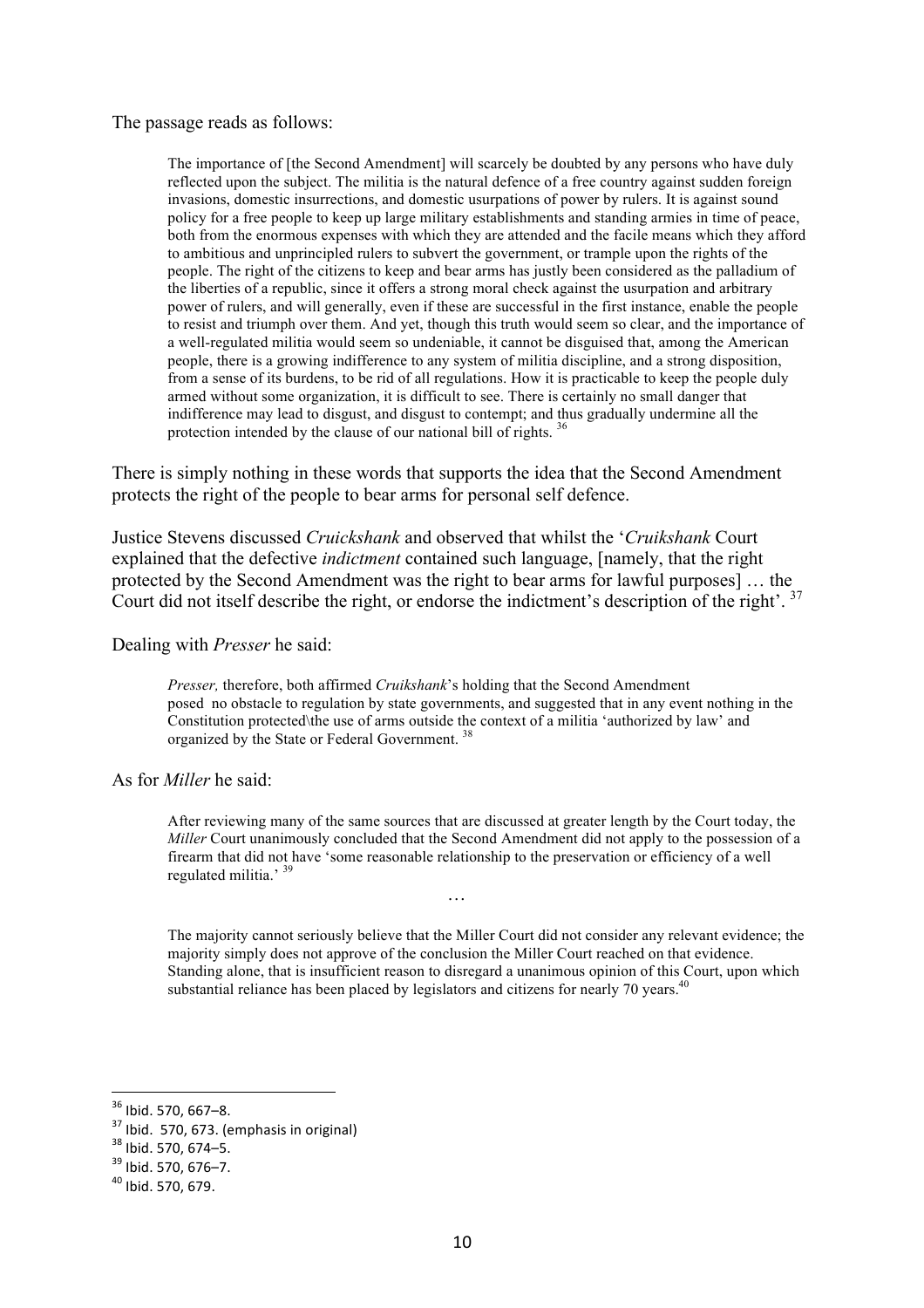Justice Stevens said of the majority's opinion:-

Until today, it has been understood that legislatures may regulate the civilian use and misuse of firearms so long as they do not interfere with the preservation of a well-regulated militia. The Court's announcement of a new constitutional right to own and use firearms for private purposes upsets that settled understanding, but leaves for future cases the formidable task of defining the scope of permissible regulations. Today judicial craftsmen have confidently asserted that a policy choice that denies a 'law-abiding, responsible citize[n]' the right to keep and use weapons in the home for selfdefense is 'off the table.' … Given the presumption that most citizens are law abiding, and the reality that the need to defend oneself may suddenly arise in a host of locations outside the home, I fear that the District's policy choice may well be just the first of an unknown number of dominoes to be knocked off the table.

Justice Breyer, whilst concurring in Justice Stevens' opinion, also delivered an opinion of his own. <sup>42</sup> (in which the other dissenting Justices also concurred) He considered the majority was wrong for two reasons:-

- 1. Firstly, for the reasons advanced by Justice Stevens leading to the conclusion that the Second Amendment protects militia related interests and not self defence; albeit having the right to keep arms would mean that these arms could incidentally be used for self defence. (under the common law)
- 2. Secondly,

the protection the Amendment provides is not absolute. The Amendment permits government to regulate the interests that it serves. Thus, irrespective of what those interests are--whether they do or do not include an independent interest in self-defense--the majority's view cannot be correct unless it can show that the District's regulation is unreasonable or inappropriate in Second Amendment terms. This the majority cannot do*. 43*

His Honour directed his attention to the second of his reasons.

In interpreting and applying the Second Amendment he promulgated four propositions as his starting point. <sup>44</sup> **Firstly**, the amendment protects a right that is separately possessed and may be separately enforced, that is it is an 'individual right'*.* **Secondly**, '[a]s evidenced by its preamble, the Amendment was adopted "w]ith obvious purpose to assure the continuation and render possible the effectiveness of [militia] forces." ' **Thirdly**, the amendment must be applied having regard to the '*obvious purpose'* for which it was adopted. **Fourthly**,*'* the right protected by the Second Amendment is not absolute, but instead is subject to government regulation.*'*

Justice Breyer noted that the US Supreme Court has found public safety concerns *'*sufficiently forceful to justify restrictions on individual liberties*'* <sup>45</sup> in a wide variety of constitutional cases. He considered gun regulation would turn into an interest balancing enquiry, namely, interests protected by the Second Amendment verses governmental public safety concerns. The conflict is resolved, he said, by deciding whether the regulation at issue impermissibly burdens the former in the course of advancing the latter.

<sup>41</sup> Ibid.570, 679–80.<br>
42 Ibid.570, 681–723.<br>
43 Ibid.570, 681.<br>
44 Ibid.570, 682–3.<br>
45 Ibid. 570, 689.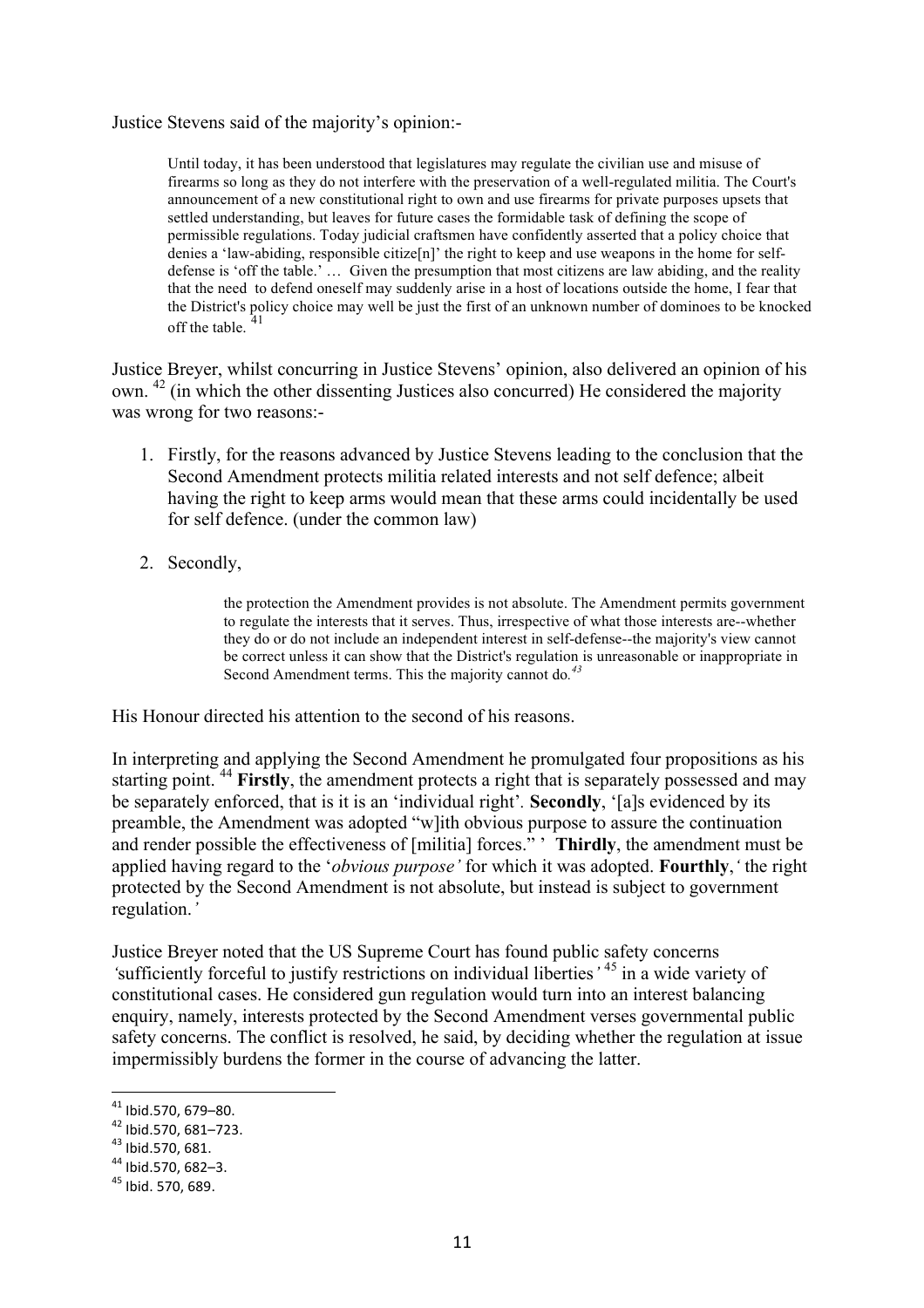The first restriction thrown up by the impugned legislation required a licence from the chief of police to carry a handgun anywhere in the District. Such a licence would be granted to the respondent if he met the statutory requirements. There was no challenge to its constitutional validity. Like the majority, Justice Breyer felt no need to comment further upon it.

The second restriction required a lawful gun owner to keep the weapon dis-assembled or secured with a trigger lock, unless at a place of business. The District of Columbia conceded that a common law self- defence exception was imported into the legislation, and this, Justice Breyer said, avoided the constitutional question raised by the second restriction.

The third restriction prohibited the registration of handguns, and since there could be no lawful possession in the absence of registration, the ownership of handguns was effectively prohibited. In considering whether this infringed the Constitution the question was,*'* whether the statute imposes burdens that, when viewed in light of the statute's legitimate objectives, are disproportionate.*'* <sup>46</sup> Justice Breyer examined the reasons why the District enacted the legislation and considered in some detail statistics and academic and professional articles relating to the extent of death and injury caused by handguns in America. The burden imposed by the law was not considered by him to be disproportionate to its legitimate purpose, namely the intention to reduce death and injury caused by handguns.

There was disagreement amongst the parties and their amici as to whether a ban on handguns would in fact lead to a reduction in deaths and injuries from gun violence. Of interest was the argument put in support of Mr. Heller by an amicus, *'* that handgun bans cannot work; there are simply too many illegal guns already in existence for a ban on legal guns to make a difference. In a word, … given the urban sea of pre-existing legal guns, criminals can readily find arms regardless.*'* <sup>47</sup> This argument was rejected by Justice Breyer on the grounds that a legislature might want to*'* try to dry up that urban sea, drop by drop. And none of the studies can show that effort is not worthwhile.*'* <sup>48</sup>

He said he was puzzled by the prohibitions the majority considered to be constitutional. (These being prohibitions on the possession of firearms by felons and the mentally ill; laws forbidding the carrying of firearms in sensitive places such as schools and government buildings; laws imposing conditions and qualifications on the commercial sale of arms and the prohibition on the carrying of dangerous and unusual weapons.) He asks, 'why these?' <sup>49</sup> He answers rhetorically,

Is it that similar restrictions existed in the late-18th century? The majority fails to cite any colonial analogues. And even were it possible to find analogous colonial laws in respect to all these restrictions, why should these colonial laws count, while the Boston loaded-gun restriction (along with the other laws I have identified) apparently does not count? <sup>50</sup>

His Honour said that,

The decision [of the majority] will encourage legal challenges to gun regulation throughout the Nation. Because it says little about the standards used to evaluate regulatory decisions, it will leave the Nation

<sup>&</sup>lt;sup>46</sup> Ibid.570, 693.<br><sup>47</sup> Ibid. 570, 703 (emphasis in original)<br><sup>48</sup> Ibid.570, 703.<br><sup>49</sup> Ibid. 570,721.<br><sup>50</sup> Ibid. 570, 721–2.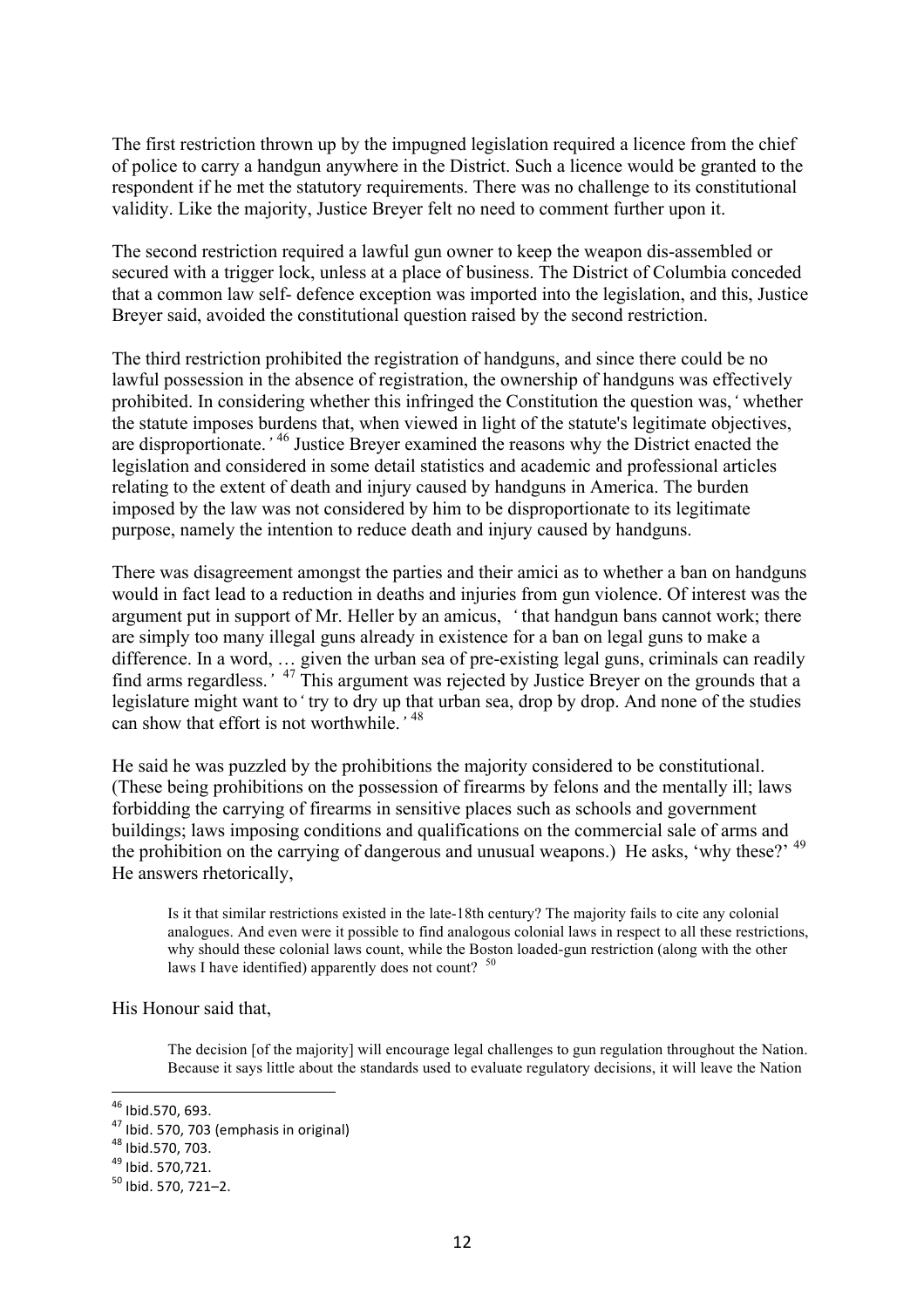without clear standards for resolving those challenges. ... And litigation over the course of many years, or the mere specter of such litigation, threatens to leave cities without effective protection against gun violence and accidents during that time.<sup>51</sup>

…

Nor is it at all clear to me how the majority decides *which* loaded 'arms' a home owner may keep. The majority says that that Amendment protects those weapons' typically possessed by law-abiding citizens for lawful purposes.'*…* This definition conveniently excludes machineguns, but permits handguns, which the majority describes as ' the most popular weapon chosen by Americans for self defense...in the home.'*...* But what sense does this approach make? According to the majority's reasoning, if Congress and the States lift restrictions on the possession and use of machineguns, and people buy machineguns to protect their homes, the Court will have to reverse course and find that the Second Amendment *does,* in fact, protect the individual self-defense-related right to possess a machinegun. On the majority's reasoning, if tomorrow someone invents a particularly useful, highly dangerous selfdefense weapon, Congress and the States had better ban it immediately, for once it becomes popular Congress will no longer possess\the constitutional authority to do so. In essence, the majority determines what regulations are permissible by looking to see what existing regulations permit. There is no basis for believing that the Framers intended such circular reasoning.

In 2010 the US Supreme Court considered gun prohibition laws promulgated by the City of Chicago in the case of *McDonald v Chicago 53.* These laws effectively banned the possession of handguns, and this was done in the belief that it would help protect persons from death or injury and help prevent loss of property. They were laws not dissimilar to those considered by the Court in Heller. Chicago argued its laws were constitutional because the Second Amendment did not apply to the States. Whether this was so depended on a consideration of the Fourteenth Amendment which, relevantly for the purposes of the arguments before the Court, provides no state shall make or enforce any law which shall abridge the privileges or immunities of citizens; nor shall any state deprive any person of life, liberty, or property, without due process of law.

The Court struck down the ordinance by a five-four majority. The majority opinion was delivered by Justice Alito with whom Chief Justice Roberts and Justices Scalia, Kennedy and Thomas concurred. (Justice Scalia also offered comments of his own which consisted of a vitriolic attack on the dissenting reasoning of Justice Stevens. Justice Thomas also offered comments of his own.) Justice Breyer delivered a dissenting opinion, with which Justices Ginsburg and Sotomayor concurred.

Justice Alito observed that,*'* [f]or many decades, the question of the rights protected by the Fourteenth Amendment against state infringement has been analyzed under the Due Process Clause of that Amendment and not under the Privileges or Immunities Clause*.' <sup>54</sup>* He considered there was no good reason to depart from this practice.

The majority held that the Second Amendment right to keep and bear arms was incorporated into the concept of due process in the Fourteenth Amendment, and this was predicated on the belief that the right to keep and bear arms 'is fundamental to *our* scheme of ordered

<sup>&</sup>lt;sup>51</sup> Ibid. 570, 718.<br><sup>52</sup> Ibid. 570, 720–1.(emphasis in original)<br><sup>53</sup> 130 S.Ct. 3020 (2010).<br><sup>54</sup> Ibid. 3020, 3030–31.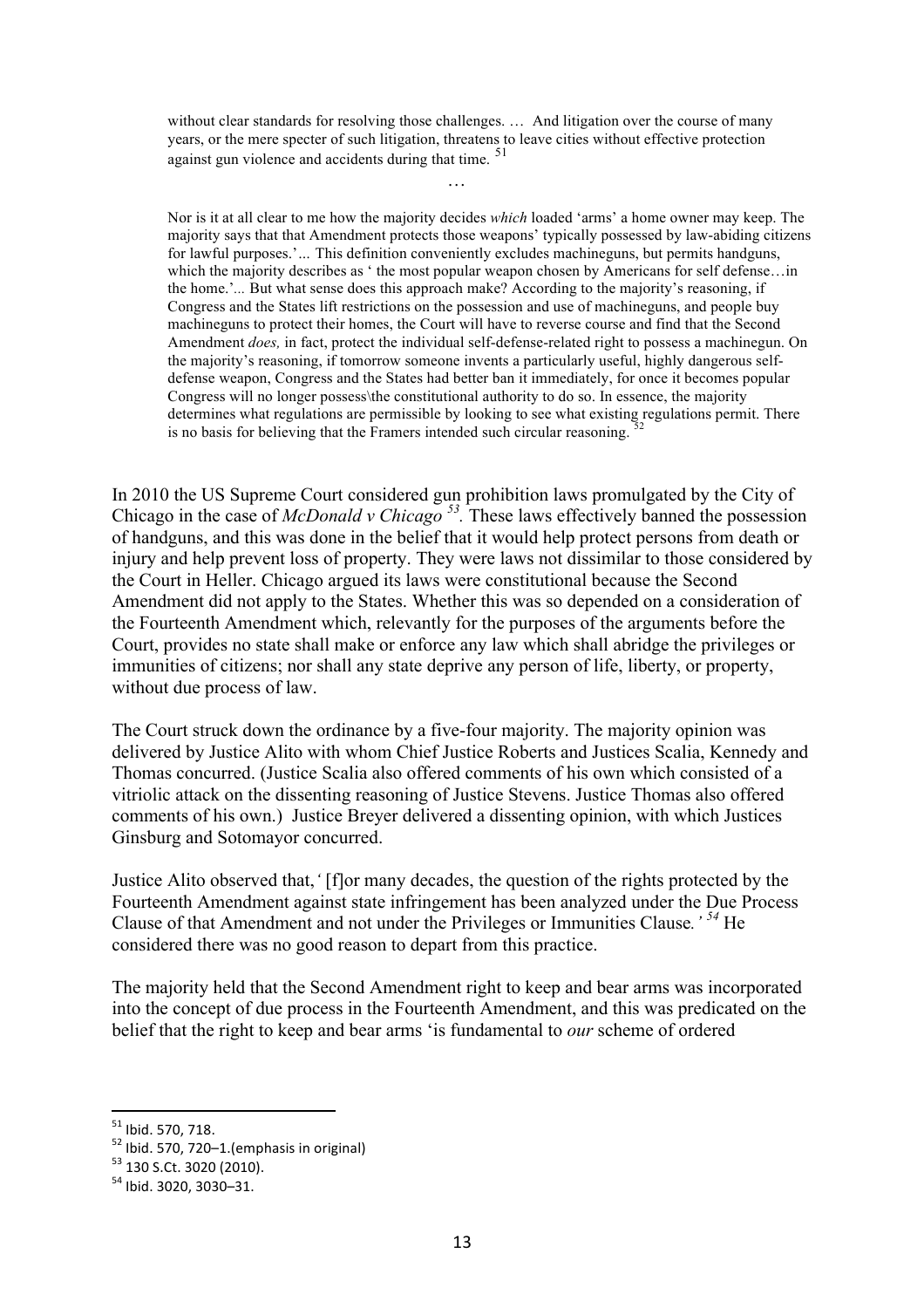Liberty<sup>, 55</sup>, or 'deeply rooted in this Nation's history and tradition.<sup>56</sup> Thus the states were unable to interfere with this 'fundamental right.' Justice Thomas, whilst concurring in the result, based his reasoning on the immunities and privileges provisions in the Fourteenth Amendment.

The dissenting Justice Stevens said:

The question in this case, then, is not whether the Second Amendment right to keep and bear arms (whatever that right's precise contours) applies to the States because the Amendment has been incorporated into the Fourteenth Amendment. It has not been. The question, rather, is whether the particular right asserted by petitioners applies to the States because of the Fourteenth Amendment itself, standing on its own bottom.<sup>5</sup>

He noted that the petitioners argued that the Second Amendment should be 'incorporated' into the Fourteenth thereby establishing a constitutional entitlement, enforceable against the States, to keep a handgun in the home. Relevantly, he said:

The notion that a right of self-defense *implies* an auxiliary right to own a certain type of firearm presupposes not only controversial judgments about the strength and scope of the (posited) self-defense right, but also controversial assumptions about the likely effects of making that type of firearm more broadly available. It is a very long way from the proposition that the Fourteenth Amendment protects a basic individual right of self-defense to the conclusion that a city may not ban handguns.<sup>58</sup>

The United States, like Australia, is federation. The significance of this was recognized by Justice Stevens, and he noted the Second Amendment 'is a federalism provision'59, and

[i]t was the States, not private persons, on whose immediate behalf the Second Amendment was adopted. Notwithstanding the *Heller* Court's efforts to write the Second Amendment's preamble out of the Constitution, the Amendment still serves the structural function of protecting the States from encroachment by an overreaching Federal Government.<sup>60</sup>

Speaking of the majority's opinion in his concluding comments, Justice Stevens observed:

Although the Court's decision in this case might be seen as a mere adjunct to its decision in *Heller,* the consequences could prove far more destructive—quite literally—to our Nation's communities and to our constitutional structure. Thankfully, the Second Amendment right identified in *Heller* and its newly minted Fourteenth Amendment analogue are limited, at least for now, to the home. But neither the 'assurances' provided by the plurality… nor the many historical sources cited in its opinion should obscure the reality that today's ruling marks a dramatic change in our law—or that the Justices who have joined it have brought to bear an awesome amount of discretion in resolving the legal question presented by this case.  $\frac{6}{1}$ 

Justice Breyer considered Justice Stevens had *'*demonstrated that the Fourteenth Amendment's guarantee of ''substantive due process'' does not include a general right to keep and bear firearms for purposes of private self-defense*.'* <sup>62</sup>

<sup>&</sup>lt;sup>55</sup> Ibid. 3020 , 3036. (emphasis in original)<br>
<sup>56</sup> Ibid. 3020 , 3036.<br>
<sup>57</sup> Ibid. 3020 , 3103.<br>
<sup>58</sup> Ibid. 3020 , 3107. (emphasis in original)<br>
<sup>59</sup> Ibidc, 3020, 3111.<br>
<sup>60</sup> Ibid.<br>
<sup>61</sup> Ibid, 3020 , 3109–20.<br>
<sup>62</sup> Ibid.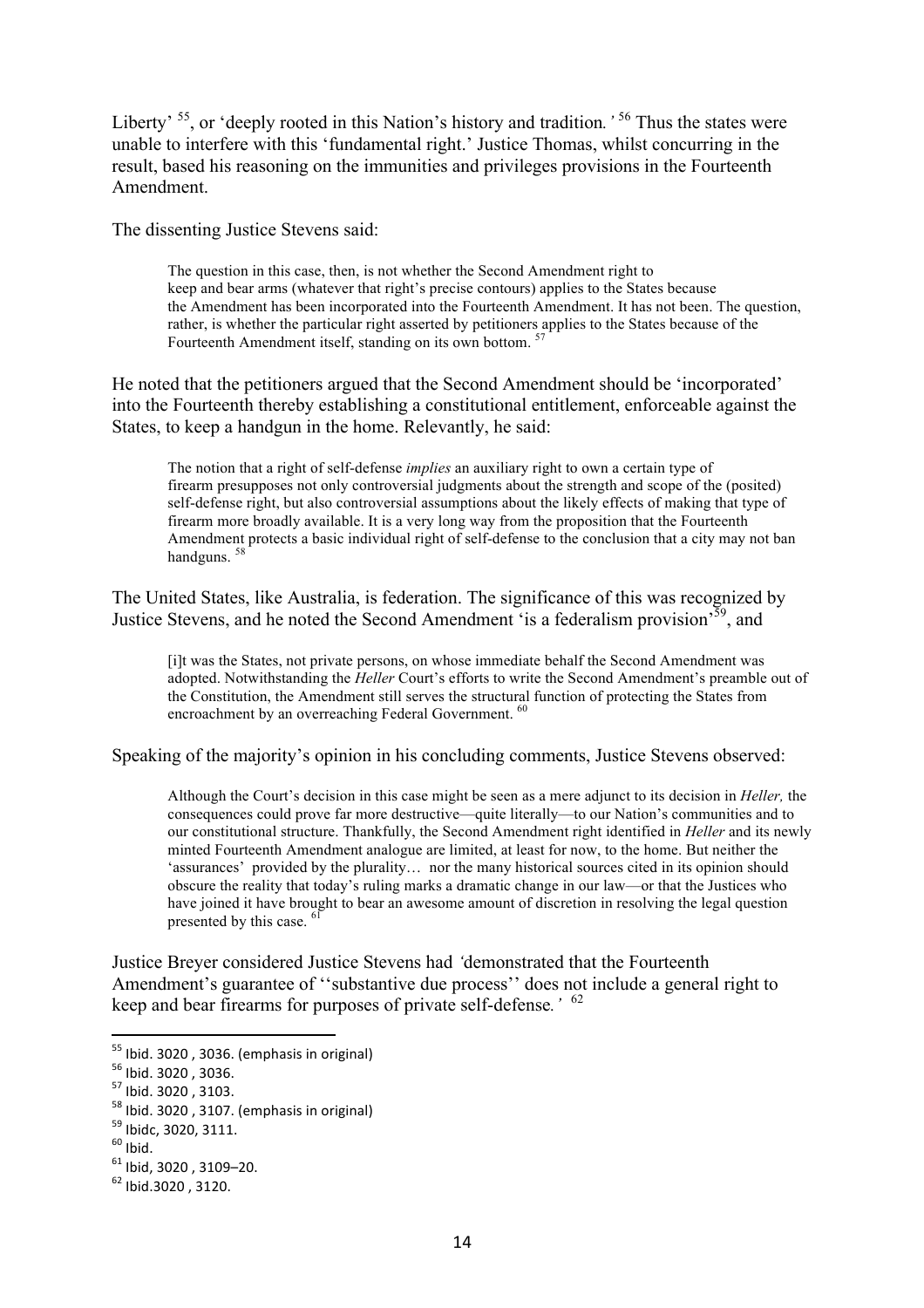## Justice Breyer's opinion centred on the question of *'* incorporation.*'*

He said:

In sum, the Framers did not write the Second Amendment in order to protect a private right of armed self- defense. There has been, and is, no consensus that the right is, or was, 'fundamental.' No broader constitutional interest or principle supports legal treatment of that right as fundamental. To the contrary, broader constitutional concerns of an institutional nature argue strongly against that treatment. Moreover, nothing in 18th-, 19th-, 20th-, or 21st-century history shows a consensus that the right to private armed self-defense, as described in Heller, is 'deeply rooted in this Nation's history or tradition' or is otherwise 'fundamental.' Indeed, incorporating the right recognized in Heller may change the law in many of the 50 States. Read in the majority's favor, the historical evidence is at most ambiguous. And, in the absence of any other support for its conclusion, ambiguous history cannot show that the Fourteenth Amendment incorporates a private right of self-defense against the States. *<sup>63</sup>*

In 2015 the US Supreme Court denied a petition for a writ of certiorari with respect to a Second Amendment case – *Jackson v City and County of San Francisco, California (Jackson) <sup>64</sup>*

Something should be said of the Court's practice and procedure. There is no right of appeal to the US Supreme Court. (Rule 10 of the *Rules of the United States Supreme Court* prescribes the criteria for the grant of a petition for a writ of certiorari.) If the Court denies a petition it does not give any reasons. If it grants a petition it means it will review the decision, and of course this will lead to a precedent creating opinion. A denial means the lower Court decision stands but does not create any precedent. In the event that the Court is equally divided, the appealed decision stands, and no precedent is created.

In *Jackson* there was a challenge to a provision of the *San Francisco Police Code* which provided that no person shall keep a handgun within a residence owned or controlled by that person unless:-

- the hand- gun is stored in a locked container or disabled with a trigger lock that has been approved by the California Department of Justice; or
- The handgun is carried on the person of an individual over the age of 18 or under the control of a person who is a peace officer under Californian law.

A writ of certiorari was denied. It was argued that the law was unconstitutional because it may prevent **immediate** recourse to a handgun at a time of greatest need by a person when faced with an armed intruder in the home. Fear and panic may impede the homeowner from being readily able to access his or her weapon in a gun safe, or being quickly able to remove a trigger lock. Thus, the law supposedly violated the core purpose of the Second Amendment, namely, the right to bear arms for self- defence in the home by unreasonably burdening the right. This argument found favour with dissenting Justice Thomas, with whom Justice Scalia concurred.

 $<sup>63</sup>$  Ibid. 3020, 3136.<br> $<sup>64</sup>$  576 U.S. (2015). Slip.op.</sup></sup>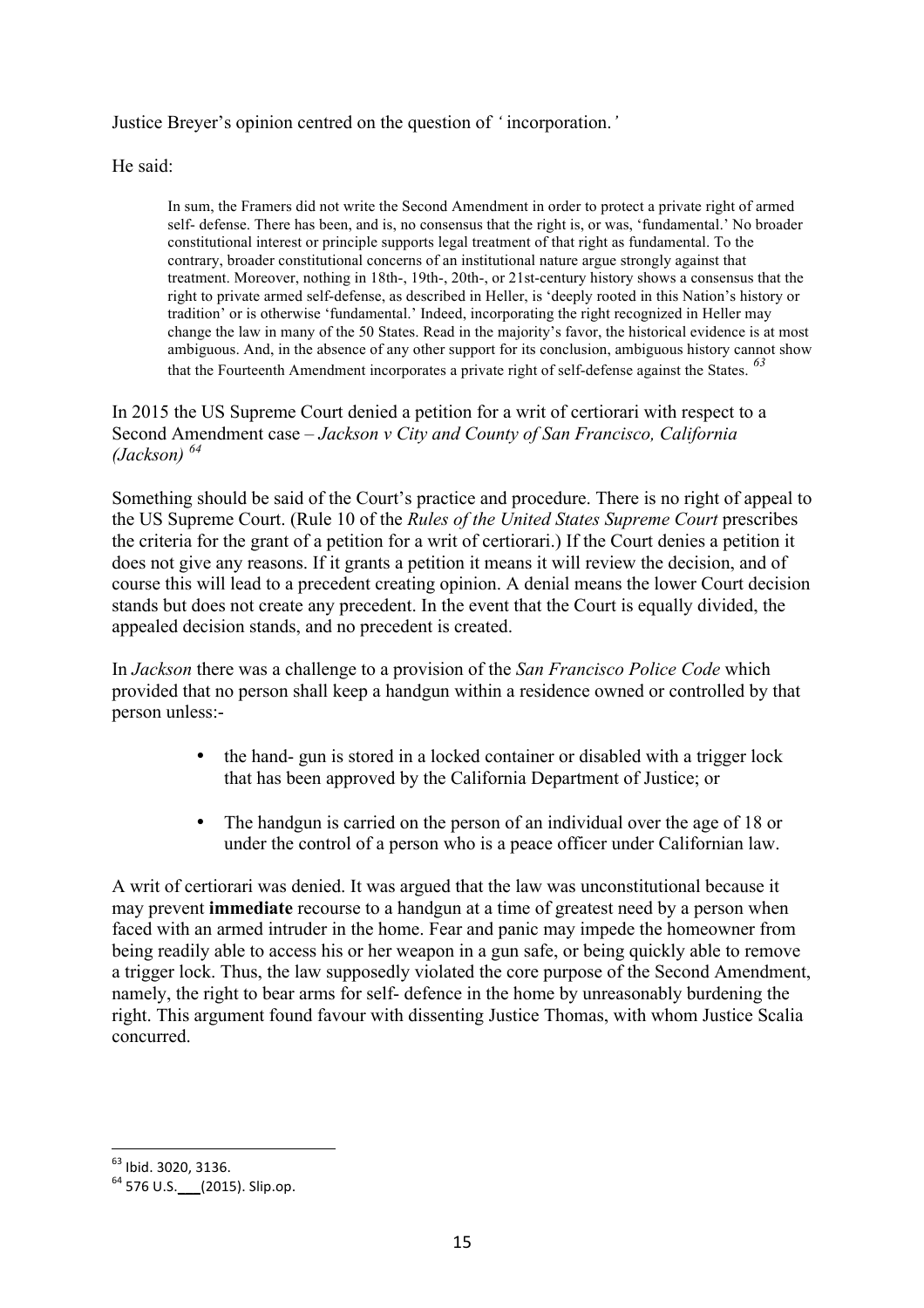## Justice Thomas said:

We warned in Heller that '[a] constitutional guarantee subject to future judges' assessments of its usefulness is no constitutional guarantee at all.' … The Court of Appeals in this case recognized that San Francisco's law burdened the core component of the Second Amendment guarantee, yet upheld the law. Because of the importance of the constitutional right at stake and the questionable nature of the Court of Appeals' judgment, I would have granted a writ of certiorari. <sup>65</sup>

In accordance with Court practice, no reasons were offered for its refusal to grant a writ of certiorari by the plurality.

In 2015 the US Supreme Court also considered another challenge under the Second Amendment in the case of *Friedman v City of Highland Park, Illinois. (Friedman) <sup>66</sup>* The petition for a writ certiorari was denied. Justice Thomas again delivered a dissenting opinion in which Justice Scalia joined.

In *Friedman* the City of Highland Park, Illinois, banned manufacturing, selling, giving, lending, acquiring, or possessing many of the most commonly owned semiautomatic firearms, which the City branded 'assault weapons'. The ordinance criminalized modern sporting rifles (e.g., AR-style semiautomatic rifles), which many Americans were said to own for lawful purposes such as self-defence, hunting, and target shooting. The City also prohibited 'large capacity magazines', a term the City used to refer to nearly all ammunition feeding devices that accepted more than ten rounds. The City gave anyone hitherto legally possessing an assault weapon, or one having a large capacity magazine, 60 days to remove these items outside city limits, to disable them, or to surrender them for destruction.

Justice Thomas in his dissent reiterated that it was decided in *Heller <sup>67</sup>* and *McDonald <sup>68</sup>* that the Second Amendment guaranteed the individual right to possess and carry weapons in case of confrontation; and excluded from protection only 'those weapons not typically possessed by law-abiding citizens for lawful purposes*.'* <sup>69</sup> According to Justice Thomas the Seventh Circuit, from which the appeal came, erred in the findings it made as follows:

- *1.* It read *Heller* as forbidding only total bans on handguns used for self defence in the home – All other questions about the Second Amendment should be defined by the political process and scholarly debate. Justice Thomas contended *Heller* repudiates that approach , because *'* Constitutional rights are enshrined with the scope they were understood to have when the people adopted them, whether or not future legislatures or (yes) even future judges think that scope too broad.*' 70*
- 2. It thought the question to be asked was whether the banned firearms were common at the time of ratification of the Second Amendment in 1791. This approach was wrong because Justice Thomas observed that *Heller* decided that the Second Amendment extended, prima facie, to all instruments that

<sup>&</sup>lt;sup>65</sup> Ibid.6.<br>
<sup>66</sup> 577 U.S\_\_\_(2015). Slip.op.<br>
<sup>67</sup> District of Columbia v Heller 554 U.S. 570 (2008).<br>
<sup>68</sup> McDonald v Chicago 130 S.Ct. 3020 (2010).<br>
<sup>69</sup> Friedman v City of Highland , Illinois 577 U.S.\_\_\_(2015) slip.op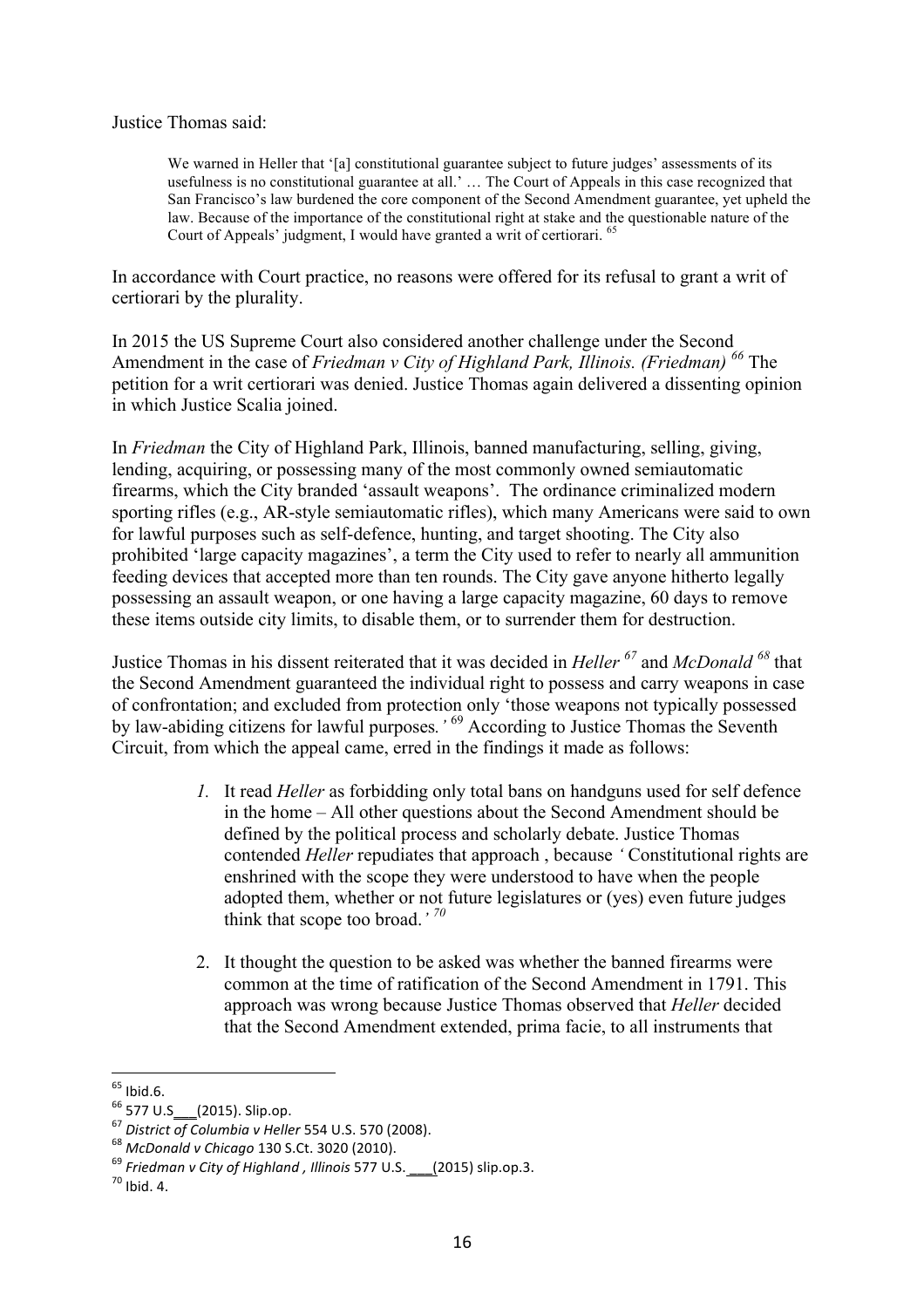constituted bearable arms, even those that were not in existence at the time of the founding.  $71$ 

- 3. It asked did the banned firearms relate to the preservation or efficiency of a well- regulated militia? Justice Thomas reiterated what was held in *Heller,*  namely, the right to keep and bear arms, was an independent, individual right whose scope was defined not by what the militia needed, but by what private citizens commonly possessed.  $\frac{72}{2}$
- 4. Notwithstanding the ban did law- abiding citizens retain adequate means of self-defence? This, said Justice Thomas, misunderstood *Heller*. Rather, *Heller* asks whether the law bans types of firearms commonly used for a lawful purpose regardless of whether alternatives exist. According to Justice Thomas roughly five million Americans own AR-style semiautomatic rifles; and the overwhelming majority of citizens who own and use such rifles do so for lawful purposes, including self-defence and target shooting. That, he said, was all that was needed for citizens to have a right under the Second Amendment to keep such weapons.  $^{73}$
- 5. It applied an*'* interest balancing' test did the benefits of the ban outweigh the restrictions resulting from it? This approach to the core protection guaranteed by the Second Amendment of being able to own a firearm for personal self protection was, said Justice Thomas, forbidden by *Heller.* 74

In the result Justice Thomas said of the Court's refusal to grant certiorari:-

The Court's refusal to review a decision that flouts two of our Second Amendment precedents stands in marked contrast to the Court's willingness to summarily reverse courts that disregard our other constitutional decisions*.* <sup>75</sup>

On 21 March 2016 the US Supreme Court decided in favour of a petition for a writ of certiorari directed to the Supreme Judicial Court of Massachusetts– *Caetano v Massachusetts*76. (*Caetano)* The Massachusetts Court had rejected an appeal whereby Caetano was found guilty of possessing a stun gun in violation of a law that prohibited possession of any portable device or weapon from which an electrical current, impulse, wave or beam may be directed, which current, impulse, wave or beam is designed to incapacitate temporarily, injure or kill. A stun gun is designed so that electrodes on the device are applied directly to the person delivering a disabling electric shock. (In contrast *tasers* used by law enforcement agencies shoot out wires upon which electrodes are attached, although they can also be applied directly to the person in the manner of a stun gun.)

Caetano argued that the law violated her Second Amendment rights, an argument rejected by the Massachusetts court but upheld by the US Supreme Court as follows:

- 
- 
- 
- 

<sup>&</sup>lt;sup>71</sup> Ibid.<br>
<sup>72</sup> Ibid.<br>
<sup>73</sup> Ibid. 5.<br>
<sup>74</sup> Ibid 1,6.<br>
<sup>75</sup> 577 U.S.\_\_(2016). Slip.op.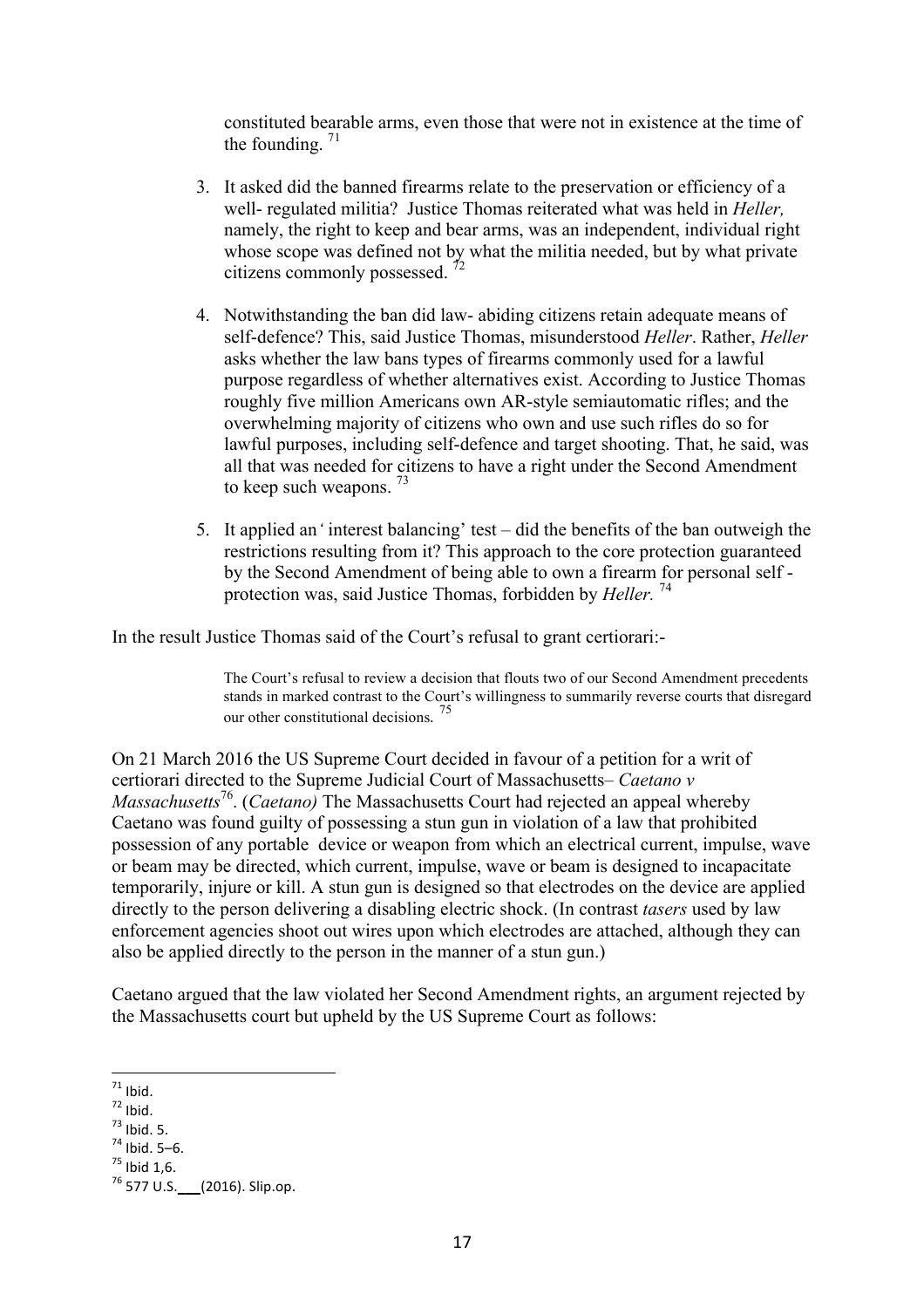- 1. The Massachusetts Court's holding that stun guns were not protected by the Second Amendment because they were not in common use at the time of its enactment was in direct conflict with *Heller* which held that the Second Amendment did extend to arms not in existence at the time of the founding*.*
- 2. The Massachusetts Court asked whether stun guns are 'dangerous per se at common law and unusual' picking up on a limitation on the right to keep and carry arms referred to in *Heller;* and it concluded that stun guns are unusual because they are a modern invention. This again was inconsistent with *Heller*  which held that the Second Amendment applied not just to weapons in existence at the time of its enactment.
- 3. The Massachusetts Court concluded that stun guns were not readily adaptable for use in the military, but *Heller* rejected the proposition that only those weapons useful in warfare are protected.

The judgment of the Supreme Judicial Court of Massachusetts was vacated, and the case was remanded for further proceedings not inconsistent with the Court's opinion.

*Caetano* serves to further define the devices within the reach of the Second Amendment. It was decided on the basis that the reasoning of the lower Court was egregiously at odds with that in *Heller.*

*Caetano* stands in stark contrast to *Jackson* and *Friedman,* which cases both illustrate the uncertainty thrown up by *Heller* and foreshadowed by the dissentients in that case. It is hard to understand why *Jackson* and *Friedman* should survive a constitutional challenge in the face of the majority reasoning in *Heller*.

The decisions of the US Supreme Court as they currently stand do permit some restrictions and control on gun ownership. How far those restrictions may ultimately extend remains to be determined on a case by case basis.

The question of gun control inevitably arises whenever there is a mass shooting in America, something which occurs all too frequently. Usually the sense of outrage and disgust that follows seems never to be met with any meaningful action.

The death of Justice Scalia has further served to bring the issue of gun control into focus, particularly given that 2016 is an election year for the next US president. The President nominates a person to fill the vacant position on the Court, and the nominee must be confirmed by the US Senate.

As the Court is currently constituted it is said to be evenly divided, meaning that 4 of the 8 Justices are considered 'conservatives' who will ordinarily be expected to interpret the Second Amendment in line with the views of the late Justice Scalia. The remaining 4 are considered to usually adopt a liberal approach to the interpretation of the Constitution, and would be expected to follow the approach of Justice Stevens in construing the Second Amendment.

The construction placed upon the Second Amendment by Justice Scalia is the one that Republicans and the pro-gun lobby want to prevail.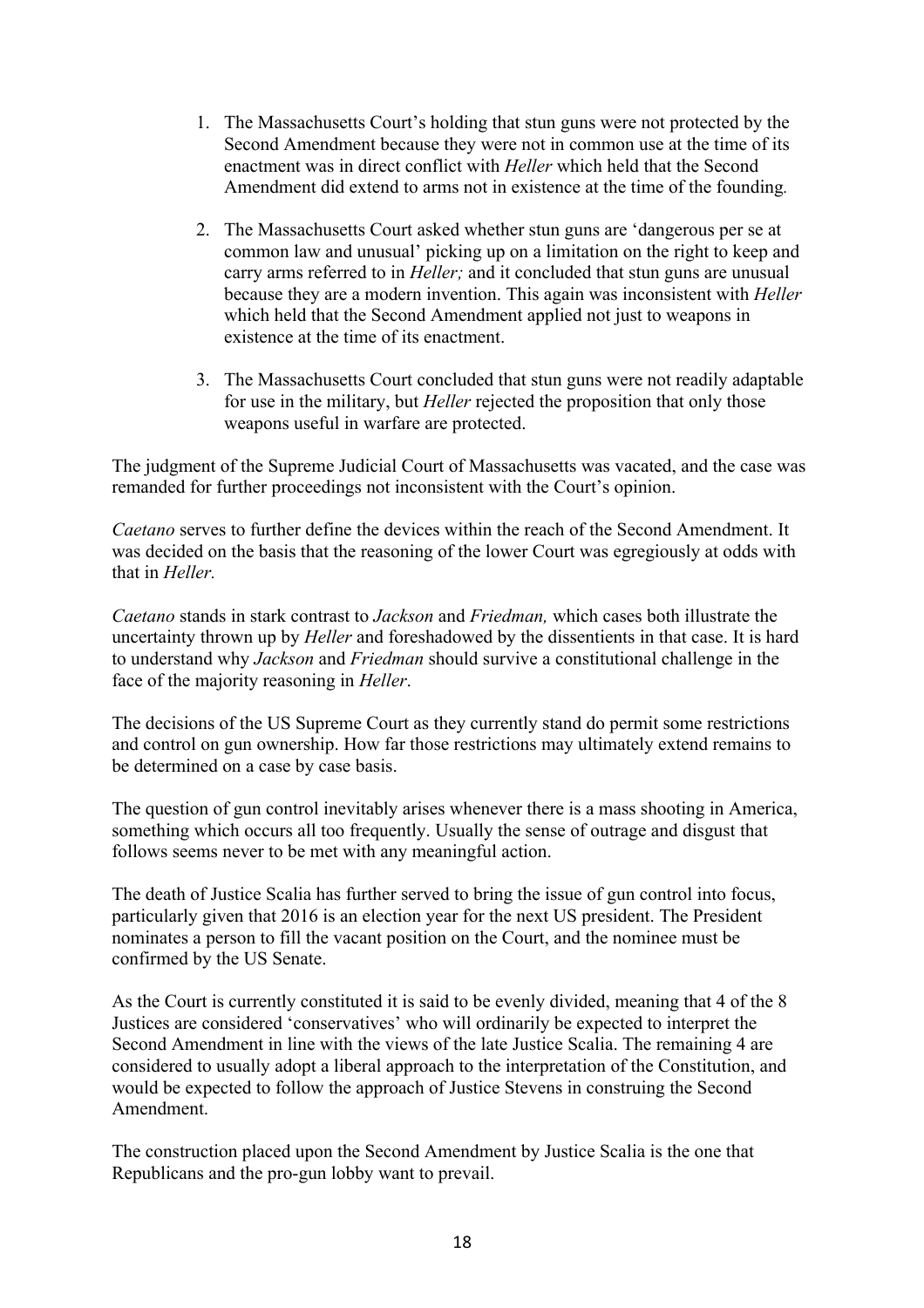The replacement for the late Justice Scalia may well consider that the minority reasoning in Heller is to be preferred, and this may lead to a reversal of the majority opinion. If this were to occur, it would no doubt be anathema to Republicans and the gun lobby, but would permit much needed tighter gun regulation and control.

President Obama has recently nominated the Chief Judge of the United States Court of Appeals for the District of Columbia Circuit, Judge Merrick Garland, as the replacement for Justice Scalia. He would appear from the media discussion of his nomination to be a worthy and well respected candidate for the position. Nonetheless, the Republicans, for reasons said to be based on precedent, have indicated they will not engage with him or give consideration to his nomination. They are of the view that a President should not make an appointment to the US Supreme Court during the last year of his presidency.

When it comes to the confirmation process the nominee is put through a vigorous vetting process. Both sides of politics seem keen to ensure the successful person is one who is likely to decide cases in line with their philosophical bent. History is replete, however, with instances where appointments have been made to public office in the belief that the appointee holds particular views only to have that person make decisions quite at odds with the appointor's perceptions as to how particular issues may be decided by the appointee.

The current race for the presidency has seen Republicans solemnly opine that the newly elected President must appoint a replacement for Justice Scalia who will 'defend the constitution.' This rather begs the question defend against what or whom. What is really meant is that the appointed Justice should be one who is believed will decide cases on the Second Amendment in line with the opinion of the majority in *Heller*.

Appointees to the US Supreme Court are required to take two oaths of office  $^{77}$  before they assume their duties. Under the oaths a Justice does undertakes to *'support and defend the Constitution of the United States against all enemies, foreign and domestic.'* Whatever this may mean in practice, it certainly does not mean that the Second Amendment must be determined according to the ideology of any particular political party.

It is to be hoped that whoever succeeds Justice Scalia will, if the opportunity presents, consider the reasoning of the minority in *Heller* as leading to the proper construction of the Second Amendment, and that will then become the opinion of the Court. This would mean that the Second Amendment would be construed as not conferring a pivotal right to keep and bear arms for the personal right of self-defence as a fundamental right, but that the right is inextricably bound up with maintaining a state militia, something which modern times has

 

 $77$  The two oaths may be combined, and in the combined form reads:

*I, \_\_\_\_\_\_\_\_\_, do solemnly swear (or affirm) that I will administer justice without respect to*  persons, and do equal right to the poor and to the rich, and that I will faithfully and *impartially discharge and perform all the duties incumbent upon me as under the Constitution and laws of the United States; and that I will support and defend the* Constitution of the United States against all enemies, foreign and domestic; that I will bear *true faith and allegiance to the same;* that *I* take this obligation freely, without any mental reservation or purpose of evasion; and that I will well and faithfully discharge the duties of *the office on which I am about to enter. So help me God.*